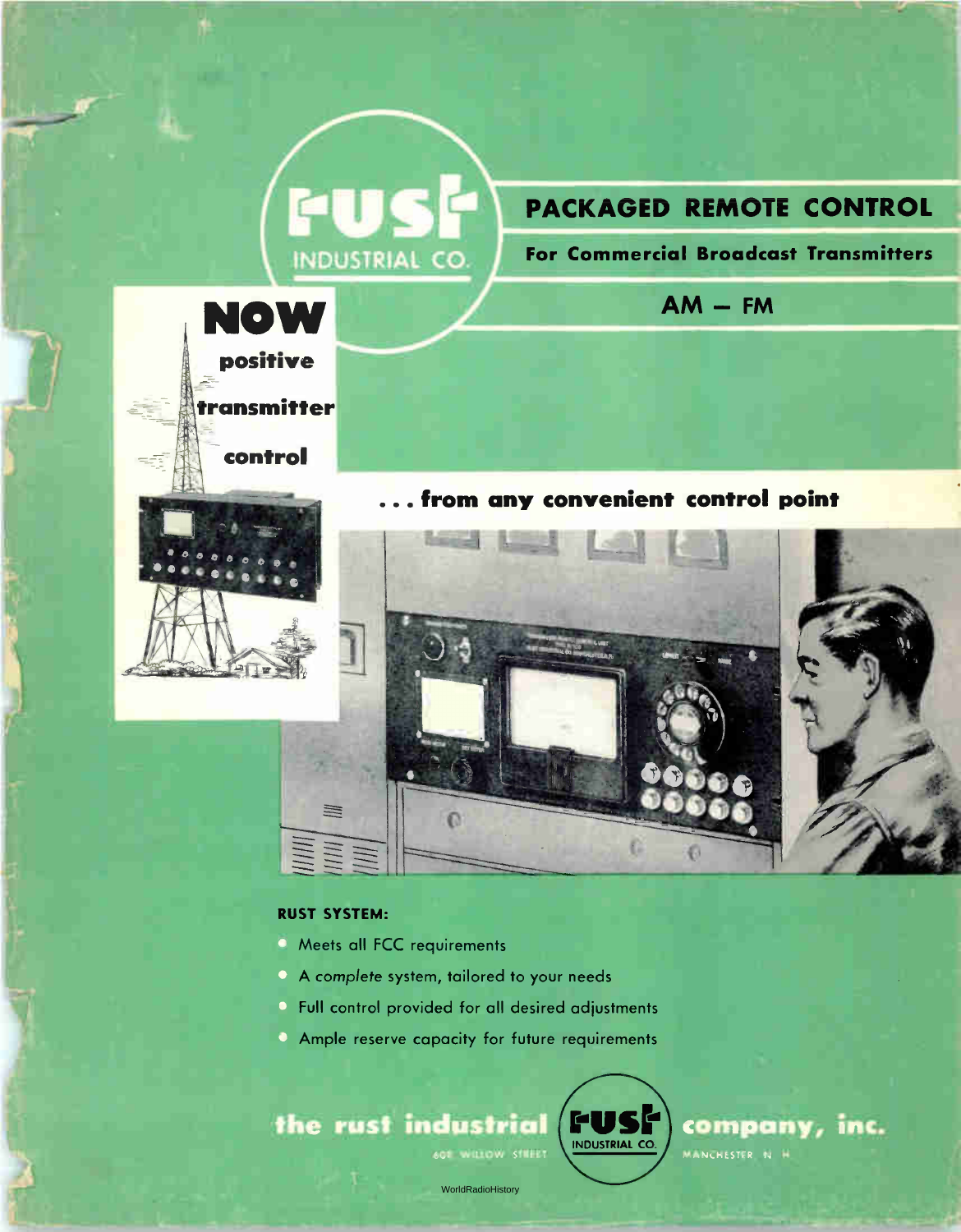#### SIMPLE • ECONOMICAL • DEPENDABLE

#### RUST SYSTEM PAYS FOR ITSELF IN SHORT ORDER!

Rust Remote Control lets you situate your studio and transmitter in ideal sites for each ... the studio in the business center ... the transmitter where real estate costs are low and transmitting conditions ideal. In fact, in past installations, the Rust System has proved it can pay for itself in as little as ten weeks!

Rust Remote Control assures both more efficient station operation and more effective use of personnel. No longer need an operator be on duty at the transmitter. He can now be used to better advantage in more productive work.





Standard Transmitter Unit Type RI-108-1



Standard Monitor Preamplifier Type RI-108-14

All components fully guaranteed

All components are of the highest quality. They are fully guaranteed for one year. The design is simple and functional. No vacuum tubes are used except in the RF (monitor) amplifier.

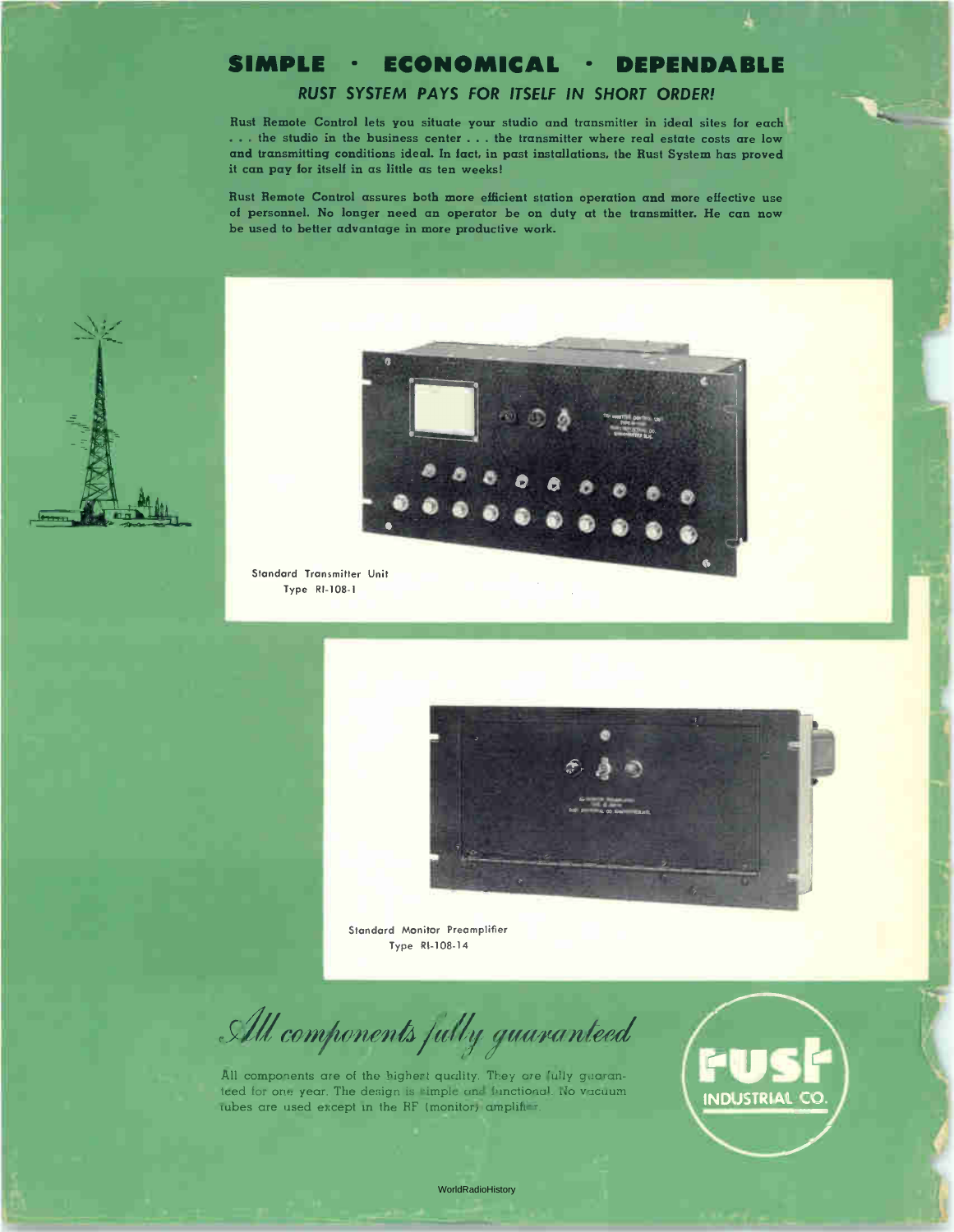

#### **60B WILLOW ST. MANCHESTER, N. H.**

BEFORE YOU BUY A REMOTE CONTROL SYSTEM -- INVESTIGATE! COMPARE!



YOU SHOULD KNOW THE FOLLOWING FACTS ABOUT THE RUST SYSTEM:

...The RUST SYSTEM is PROVEN in operation!  $2\frac{1}{2}$  years actual commercial use. Already installed in dozens of stations...actually DOING the job!

...When you buy RUST there are no "if's" or "buts". You GET DELIVERT IN a month or less. When you buy RUST you are following the lead of Collins Radio, Columbia Broadcasting System, and some of the nation's top station operators who have compared and bought Rusis

...Compare! RUST alone reads up to 9 meters plus monitor meters - performs 11 tuning or control operations. Can be tailor-made to what YOU want and are not a preconceived inflexible idea of a manufacturer. You get what you pay for and you pay for no more.

...Dual operation? RUST can easily control 2 transmitters...sometimes even 3, using its spare capacity. This can save an AM-FM operator real money.

...RUST can be installed by the station. Just follow the detailed manual. Or expert supervision can be made immediately available on a per diem basis.

...RUST is compact! Years of design experience enable RUST to economize on space. The control unit is only  $0-3/4$ " high and mounts in any rack. It plugs into 115 volts, has 4 terminals connected to the phone lines. One voltage regulator tube, otherwise no vacuum tubes to break down or wear out.

...Includes preamplifier to operate both monitors at the control point. It's as compact and highly efficient as the control and transmitter units. And it's easily installed, too.

...RUST is flexible! Will remotely control any transmitter... any vintage. More control, more compactness, more versatility, no more money!

...It's simple! Uses DC circuits. No audio tones that require phone lines costing up to 50% more per month...for life!

...RUST is economical, tool The total equipment for an average installation costs only \$2475. A dual installation (AM-FM, AM-Auxiliary, etc.) costs about \$335o, using full capacity.

RUST REMOTE CONTROL SYSTEMS GIVE YOU MORE... FOR NO MORE MONEY!!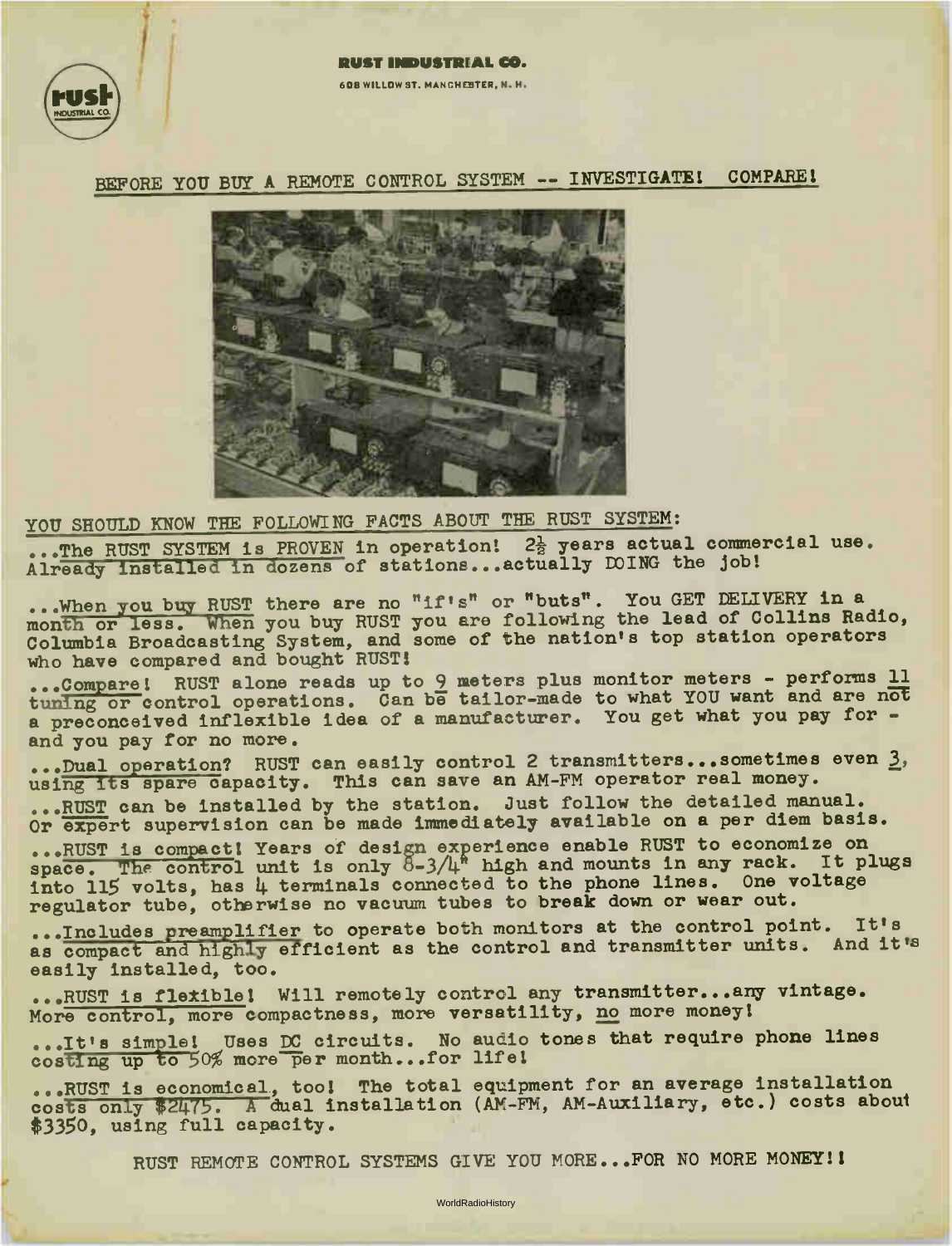#### Form 108A sheet 1 of 2

General Specifications -- RI-108 Remote Control System

#### RI-108-0 Studio Unit



Mounting 19" relay rack - RNA slotting Overall size-19" wide by 7" high by 9" deep Power 100-130 volts 50/60 cycle, 65 watts

#### RI-100-1 Transmitter Unit

Mounting 19" relay rack - RNA slotting Overall size-19" wide by 8-3/4" high by 11" deep Power-------- 100-130 volts 50/60 cycle, 25 watts

#### RI-108-14 (AM) and RI-108-15 (FM) Monitor Preamplifier Unit

Mounting 19" relay rack - RMA slotting Overall size-Power Tuning ------- ractory adjusted to customers frequency Output power-approximately 2 watts (sufficient to Input Small antenna as required 19" wide by 8-3/4" high by 10" deep 100-130 volts 60 cycle, 75 watts operate any commercial FM Monitor or AM Frequency and Modulation Monitor)

#### Miscellaneous Units

The system includes a variety of standardized auxiliary units operated by the Transmitter Unit and mounted within the customer's transmitter or externally, including the following:

> Antenna current unit Latching relay unit Momentary relay unit Tower lighting unit AC potential unit AC current unit DC potential unit DC current unit

Motor driven rotary actuator, reversible -- with built in overtravel clutch. Used for tuning and other applications requiring rotation of a shaft.

Motor driven linear actuator, reversible -- with built in overtravel clutch. Used for operating and resetting Heinemann type overload circuit breakers and other purposes.

Auxiliary meter panel -- For remote indication of frequency and/or modulation monitor meters. (Not recommended except in special cases when monitors must remain at transmitter).

#### Telephone Line Requirements

Two telephone circuits are required between transmitter and remote control unit. The metering circuit requires a normal telephone pair but the control circuit may be either a normal pair, a simplex (ground return) circuit or a "phantom" circuit. Both telephone circuits must provide a DC path and thus must be free of amplifiers or transformers. The total res<sub>onsadion</sub> of each pair should not exceed 2000 ohms DC.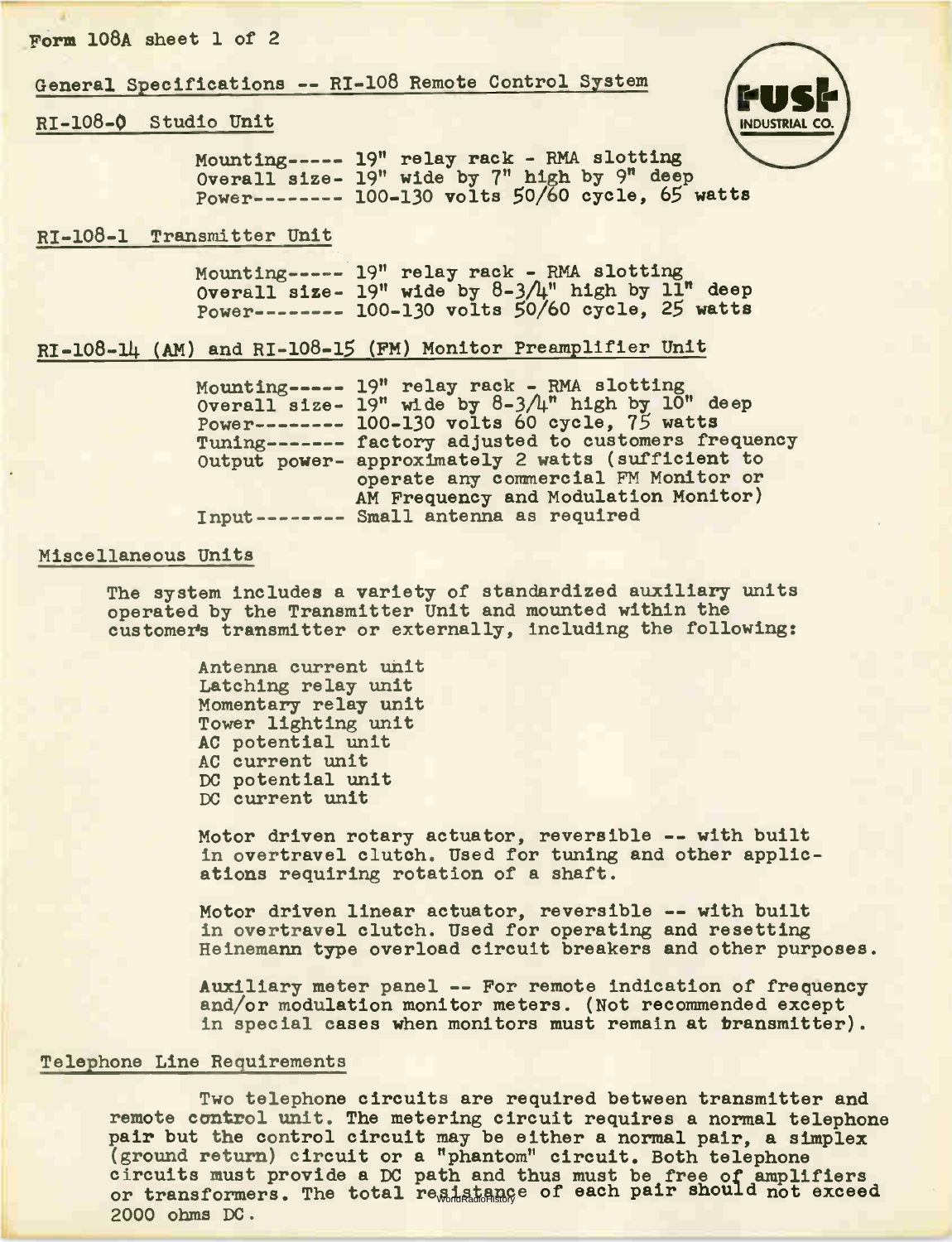#### Form 108A, Sheet 2 of 2.

#### WHAT STATIONS NEED RUST REMOTE CONTROL SYSTEMS?

A new station can locate its transmitter on "cheap land" at an ideal technical site with a very small transmitter house at the tower base. Studios and offices can be centrally located "downtown", a great convenience for the staff and for efficient business operation, without the usual higher operating cost of a two-location station.

Established Stations with separate transmitter buildings can eliminate the duplication of technicians. Other stations in compromise combination buildings may often relocate either studio or transmitter for more efficient operation.

#### WHAT DOES THE FCC REQUIRE FOR REMOTE CONTROL OPERATION?

The broadcast licensee must file a routine application for a remote control construction permit. The minimum FCC requirements are that the remote control system shall accurately indicate final stage plate current, final stage plate voltage, antenna current, tower light operation, frequency deviation and percentage modulation. "Fail-safe" means must also be provided to turn the transmitter on and off and adjust the ouput power.

#### HOW DOES THE RUST SYSTEM INDICATE FREQUENCY DEVIATION AND MODULATION PERCENTAGE AT THE REMOTE CONTROL POINT?

A special radio-frequency amplifier is provided to operate the station's frequency and modulation monitors off-the-air from a small antenna at the remote control point. The standard approved monitors are not modified in any way.

#### DOES THE RUST SYSTEM MEET ALL FCC REQUIREMENTS?

In addition to meeting all FCC requirements, the Rust System can provide five extra meter readings and six additional control operations for any of the following purposes----tune the final stage, read and adjust line voltage, read and adjust filament voltage, Conelrad switching, control an emergency transmitter, simultaneously control an AM and FM transmitter at the same site, reset overload breakers, operate any power contactor; read any pressure, temperature or electrical value; turn any shaft and indicate its angular position, etc. This extra system capacity provides more protection for your transmitter, less chance of loss of broadcast time, and room for future needs.

#### WILL THE TWO UNITS PICTURED IN YOUR RECENT ADVERTISEMENTS DO ALL THESE JOBS?

The basic units, types RI-108-0 and RI-108-1 have the switching capacity to read nine meters and simultaneously perform nine controlling operations. Each of the eighteen possible operations will require a small additional auxiliary unit such as a tuning-motor, power contactor or metering element connected to the transmitter. The cost of the complete installation will vary with the number and type of auxiliary elements desired. The two major units, which represent a substantial part of the total equipment cost, are identical for every installation, so the system has a high degree of flexibility and can be readily modified in the field, or even moved to a new transmitter with a minimum of cost and field labor.

#### IS THE SYSTEM COMPLICATED?

The design is simple and functional. No vacuum tubes are used except in the RF (monitor) amplifier. All relays and components are of the highest quality. The reliability equals that of everyday dial telephone equipment. Anyone can easily learn to operate the system. WorldRadioHistory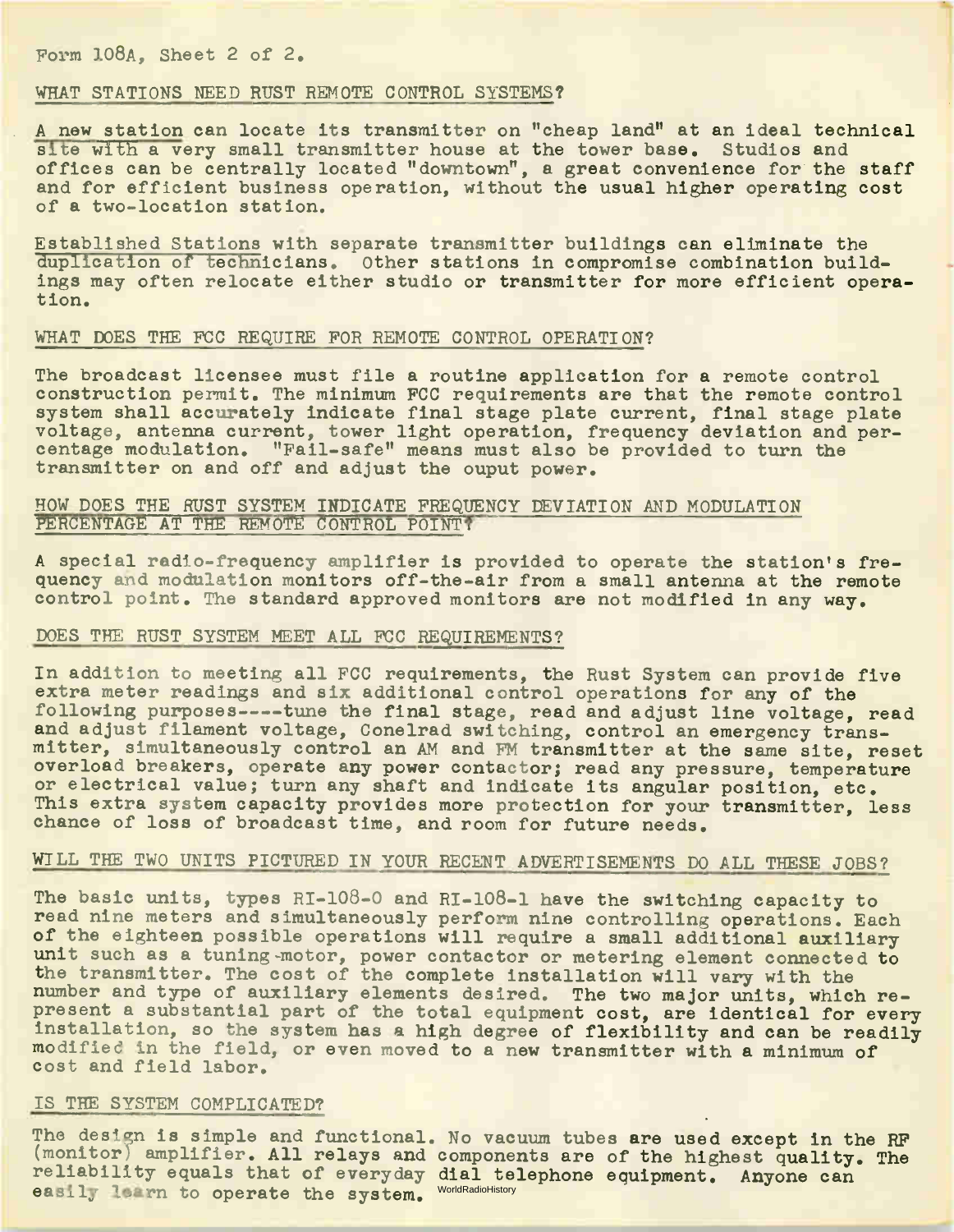#### 112013101111

the buris Sust gamete control system consists of two exactronized nn it coine sted by ten telenture linet. Remote Control White Selfel is meeting at the sudde and upried toly Ki-100-1 is sounded at the tructs in mer. The venil meet is contable of term until ing any at any fit newser-HAVES RELIGION [ I Day ] Day to religion the sale than disc in the content and the content of this or ruled we aparetical partyring to windly dialing the designat Parcillo, Transmitter aufustment is machineille almustance util pheervive needings of the appropriate the matter at the people control point.

the Trenomition ton to connected to any one of a master of avec inn huming motors or contactors used for thansad than tuning, theirsing sizes. м напасно род вы одиненноу институ опитанноу продел 1126 годумерт, При моглании, The soulies destalles or madulation betwentain, In addition, It is soulity til motivel an empressor lessentier, en earning and the motive of the rimsliterari il st. Lar para alle, tezet overland presart, combate n'arr citate for the fine any six inc. Incuber was brocketinient in any time any what and indicate its samples position, and class control concerns awizeb-Time.

The municipalities of failuring exactive subject western Democracy to this credit to be easy wind movement with a with the the man than m **IN BETAPHATISL** 

> **ULLE IIILE** the company Acer The T **TRET TREE** Sueju se

al Partidos

#### **United Walkers**

finds and the same off ALCOME STREET RIDE his altery as wer for illulars series **WE ARREST MONTE DAM THAT AN INFORMA-**FO AND REPAIRING THEFT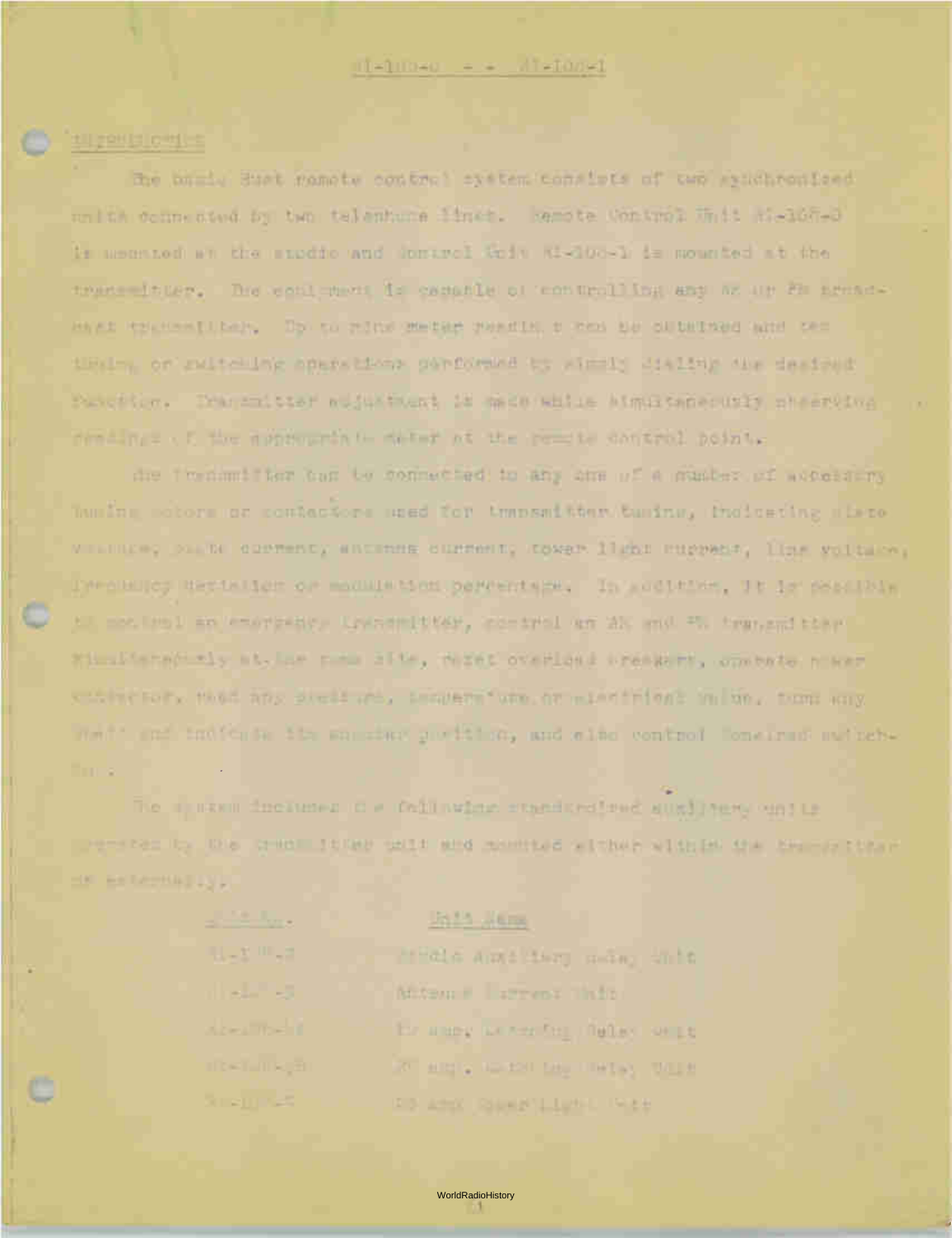| Vest of Co.s                                                                                                                                                                                                                                                                                                                                                                                        | Valle Neme                           |
|-----------------------------------------------------------------------------------------------------------------------------------------------------------------------------------------------------------------------------------------------------------------------------------------------------------------------------------------------------------------------------------------------------|--------------------------------------|
| -108-3                                                                                                                                                                                                                                                                                                                                                                                              | at Potential Unit 115/230 Ye         |
| エンゴ ロシアー                                                                                                                                                                                                                                                                                                                                                                                            | AC Current Onit                      |
| 워 - 10 N-84                                                                                                                                                                                                                                                                                                                                                                                         | 042000 V. DE Datering Walt           |
| TL-10 -HB                                                                                                                                                                                                                                                                                                                                                                                           | 2250-NUOD V. UM Menge Extersion Unit |
| $H = 16 + 64$                                                                                                                                                                                                                                                                                                                                                                                       | 1 MA Reine Sampling Wesleter Wilt    |
| HI-IDD-9A                                                                                                                                                                                                                                                                                                                                                                                           | Nou out the Current with             |
| <b>Breidre98</b>                                                                                                                                                                                                                                                                                                                                                                                    | about 21 Current Unit                |
| 8141094901                                                                                                                                                                                                                                                                                                                                                                                          | 1000 A CC Supreme 1:18               |
| HI -107-101                                                                                                                                                                                                                                                                                                                                                                                         | To visits has been light to          |
| 25-30/-33                                                                                                                                                                                                                                                                                                                                                                                           | Linear Mastr Unit                    |
| $\pm 1 - \ln(1 - \frac{1}{2})$                                                                                                                                                                                                                                                                                                                                                                      | Austin Deter Penel Limated           |
| $n1 - 110 - 11$                                                                                                                                                                                                                                                                                                                                                                                     | duki Mary natur Panel (2 moters)     |
| $(1 - 1)$ $(-1)$                                                                                                                                                                                                                                                                                                                                                                                    | AM Donitor soon oulffer thit         |
| ugapuratif                                                                                                                                                                                                                                                                                                                                                                                          | FI sanfts r Sroenmitffer Unit        |
| <b>IF all US allow</b>                                                                                                                                                                                                                                                                                                                                                                              | In the terms in the                  |
| 甲基亚甲基氯甲                                                                                                                                                                                                                                                                                                                                                                                             | Elem Telas Units                     |
| 92-108-1-                                                                                                                                                                                                                                                                                                                                                                                           | 10% RomerSary Reles Unit             |
| $\frac{1}{2} - \frac{1}{2} - \frac{1}{2} + \frac{1}{2} + \frac{1}{2} + \frac{1}{2} + \frac{1}{2} + \frac{1}{2} + \frac{1}{2} + \frac{1}{2} + \frac{1}{2} + \frac{1}{2} + \frac{1}{2} + \frac{1}{2} + \frac{1}{2} + \frac{1}{2} + \frac{1}{2} + \frac{1}{2} + \frac{1}{2} + \frac{1}{2} + \frac{1}{2} + \frac{1}{2} + \frac{1}{2} + \frac{1}{2} + \frac{1}{2} + \frac{1}{2} + \frac{1}{2} + \frac{1$ | <b>BASE AntiveRen</b>                |
| $N = 100 - 10$                                                                                                                                                                                                                                                                                                                                                                                      | Tolitma 100 / Admobar.               |

۶.

**PERMIT REPORTED** 

#### Transmitter Newton Mairel Main EL-108-0  $R_{\rm{B}}$

Peache Control Unit H-10840 is a compact unit Jesigned for where the drive whendard is" whok panel, the milt operates from a too/ted weit So/60 mps. sounce of sapply. Power consumption is soprazimately of watter the clasted and circuits consider of a motoring before for control efective weltage requisited answers were possed popully alterate and an unresolved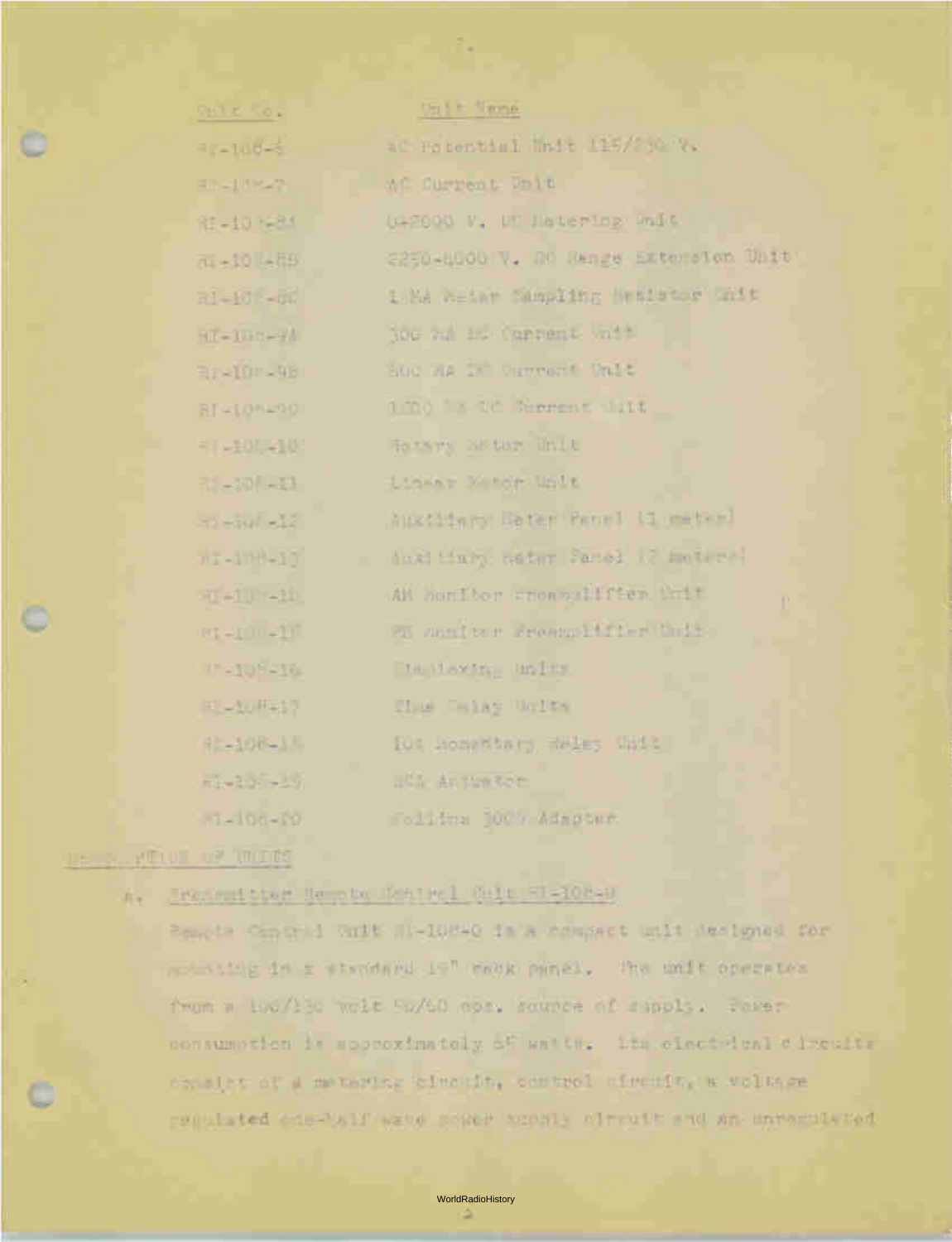one-half wave power supply circuit.

A telephone type dial is mounted on the front panel to select and place in operation those circuits necessary to operate the desired function. Dialing a specific number selects one of ten indicator lamps to show which circuit has been dialed. An indicating meter is also mounted on the front panel to record data required by FCC and give a visual indication of transmitter adjustments, filament, plate and antenna voltages and currents, in addition to tower light control, frequency deviation and modulation percentare. A Lower-Raise switch is utilized to turn the transmitter motors in a clockwise or counterclockwise direction or to act as an On-off Switch. A red pilot lamp lights when AC volta7e Is applied to the unit.

-3\_

## b. Transmitter Control 'Init Fr-108-1

₩

Control unit II-10'3-1 is designed for mounting on a standard 1:" rack panel. The unit operates from a 100/130 volt 50/60 cps source of supply. Power censumption is approximately 25 watts. 7ts electrical circuits consist of a Aleterini-c circuit, control circuit, and en unregulated full-wave near sumply.

The SI-10-1 is connected to the tringmitter control circuits which, in turn, are connected with the studio via telephone Unes. Ten indicator larips are mounted en th P front pïinel to indicate the function dieled et the control point. Nine clibration contre 13 are also front-panel mounted to meet as a means of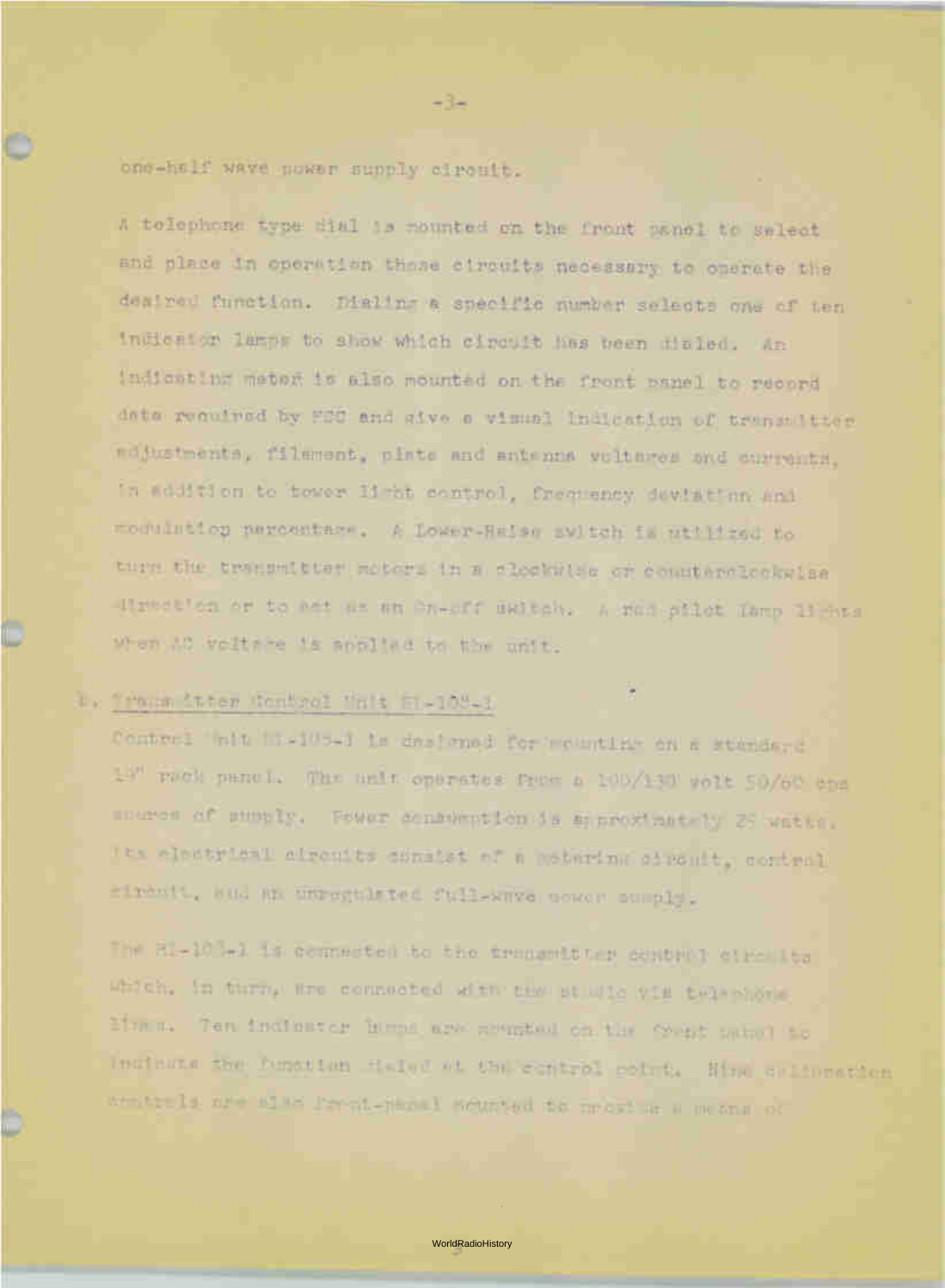so moretter to the test stor with the MARCHINES. The of. sections are made und craftellings pastity the noterline of agusta. the curry was not complete a infinity perfully. And finitiate as the second troville als receives all prove from the transmitter, A red of int from the differ Mi perture to applie the the unit.

 $\frac{1}{2} \frac{1}{2} \frac{1}{2} \frac{1}{2} \left( \frac{1}{2} \frac{1}{2} \right) \frac{1}{2} \left( \frac{1}{2} \frac{1}{2} \right) \frac{1}{2} \left( \frac{1}{2} \frac{1}{2} \right) \frac{1}{2} \left( \frac{1}{2} \frac{1}{2} \right) \frac{1}{2} \left( \frac{1}{2} \frac{1}{2} \right) \frac{1}{2} \left( \frac{1}{2} \frac{1}{2} \right) \frac{1}{2} \left( \frac{1}{2} \frac{1}{2} \right) \frac{1}{2} \left($ 

## THROUGH STREET, HE HAVE

The Crimmon attribute are the Day Hold P. (Eq. (2) the training the man was also create an trail mark, the constitute otherwith www.cego.com world on formula models but the control streets, may provided a communicate, information investigation (1984) and - The Post of Bellis, Bowl as Distinge admitted and provide with The same with a many the street of acceleration are transformation of the to be a sent theme of many state should sure expense 4000 change for-

#### of the California and the Earth Company

Marken Felt Hitch ... may man it will be a finally that they Pinel Reagan Plan Gargaint Pine H of Sire Veltace Antenna Barrent

## Starp, Innient from

Tower Inditin Sulty and Plaster Operation Companium of Crystel Control The Lor (10 Thermorniter is used)

#### **TANGHALD**

We numbered Whereo out the beach withit safe" type) I time Frem Putnit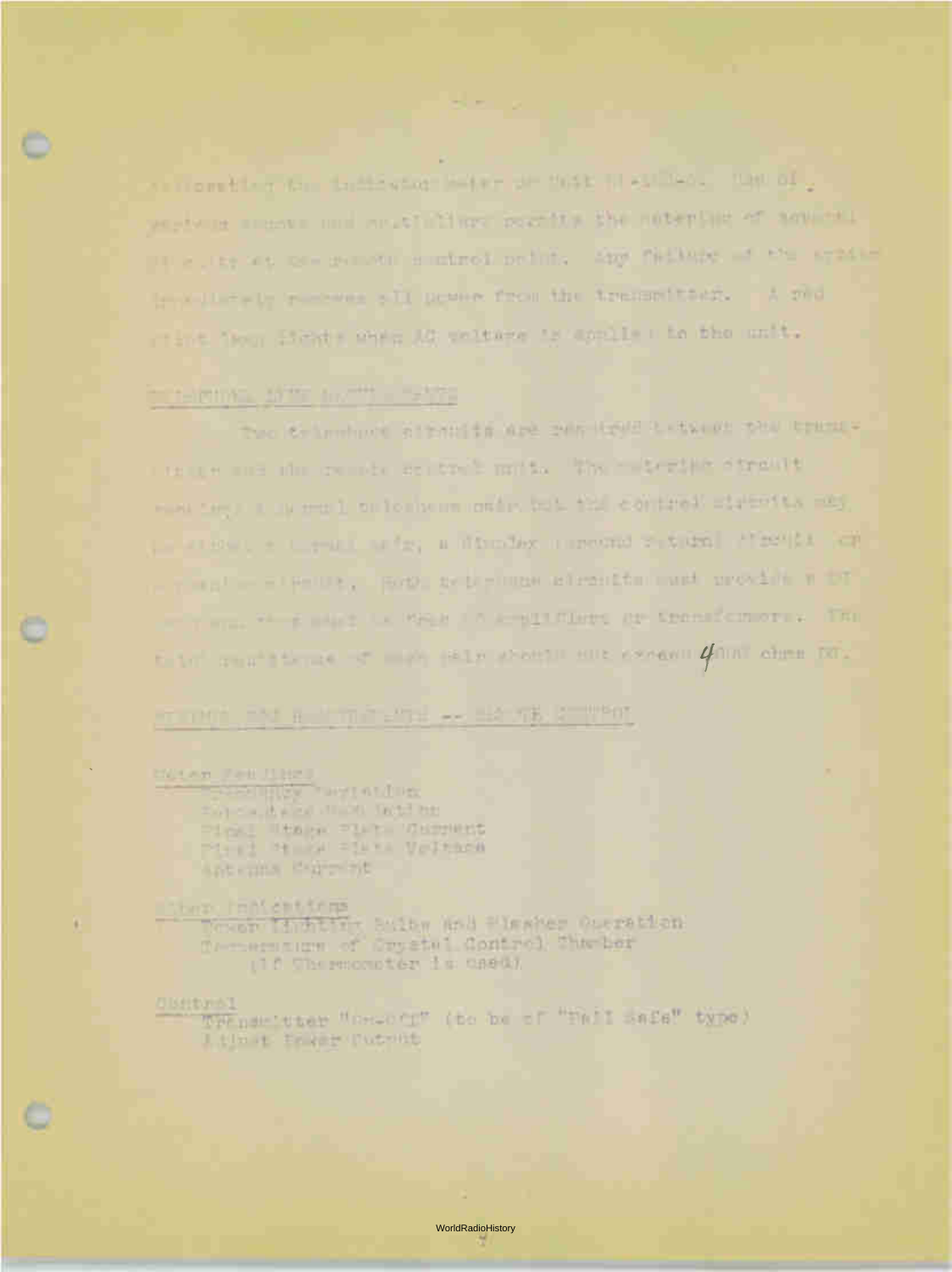## THE THE TOOL STATE IN A 1999 IN THE REPORT OF THE REAL AND TAKEN AND THE REAL AND THE REAL AND THE REAL AND THE REAL AND THE REAL AND THE REAL AND THE REAL AND DESCRIPTION OF A REAL AND DESCRIPTION OF A REAL AND DESCRIPTIO

- -

Cantrel Descritions Thomas Ibnits Com-off"<br>Wilmort Power "Da-Off" Pinth Rowse "On-Dir #1:61 "Inte Tuning Within Control

Meteriar Operations Lanm Voltuge - After Bill, Skitch First Blatz Neitnee Final Elate durrent Antelema Cuseront

# OTHER OFFICIAL AND HEAD AND RESERVATION OF

Deset Hanvel Synrinad Brastery Buiden Program Dinas This Link Reselvers Gentral Deteins Rouiment Conelwad Galtening Switchips and WGll Centrel of Bmerkerdy Transmitter Author Line or Pilement Voltego: Control AF and We Trans-itter at Same Site Head Any Pressure, Temperature or Electrical Value

## Reserve Note EATA

RI-108-0 Studio Unit

Mounting assessment lift relay and - BMA Misting OVERALL Size Assess. 19" wide by 7" kind by 9" cean Power-second-second 100-130 wubber 50/60 cycler, of Wetter

 $16 - 18$ 

H2-155-1 Troughitted Shit

Hounting weavenesses 19" relay week a HMA slouting Avenuell Size: ....... 19" Wile by 9-3/4" high by 11" doep Power Descriptions and 190-130 voits, 50/60 cocles, 25 Matts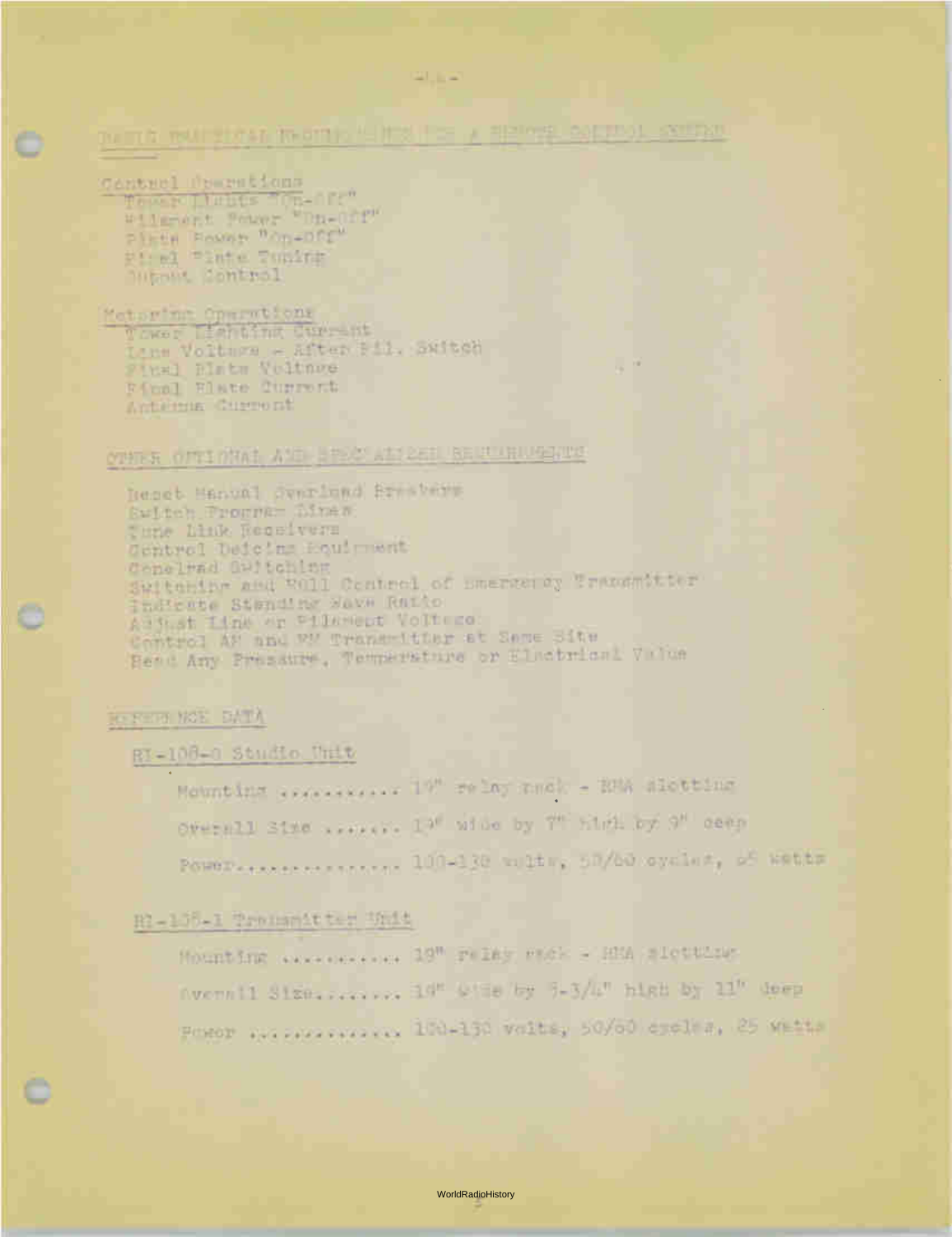$\mathcal{L}_{\text{max}}$ 

# $\circ$  . 1. Trends of the Million Contol and Contol Contol Conto

#### a. Power Supply

A.C. input to the RI-108-0 Is applied to the primary winding of iscletion transformer T-1 through a 3 ampere fuse F-1, end the primary winding of isolation trensformer T-2 through a 3 ampere fuse r-?. Selenium rectifier Y-1 is connected in a voltage regulated halfwave rectifier circuit. Voltage regulation is obtained by the use of voltage regulator V-1, a type 0A3 vcltage regulator. Capacitors C-1 and c-2 are the regulated power supuly filter capacitors. The output of seleniun rectifier Y-2 is etillzed as the energizing voltage for the stepping system.

#### b. Voltege Divider And Selector

The regulated output of scienium rectifier Y-1 is connected thesust a voltage divider network composed of resistors R-2 through R-7. The voltage divider is tamped down at three different positions te crovide relse. lower and pulse voltages of 40 volts, 20 volts and 11 voltc, respectively, between the positive control line L3 and the negative control line L14, en the Raise-Lower switch S-2 is moved. Germenium diode -3 is connected in an "entl-hunt" circuit to prevent any cerrent from returning through the voltage divider circuit when auttan: die moved from Lower to Raise.

## c. Telephone Mal S-3

Telephone dial S-3 interrupts the pulse voltages with a nurters of high-speed impulses corresponding to the number dialed.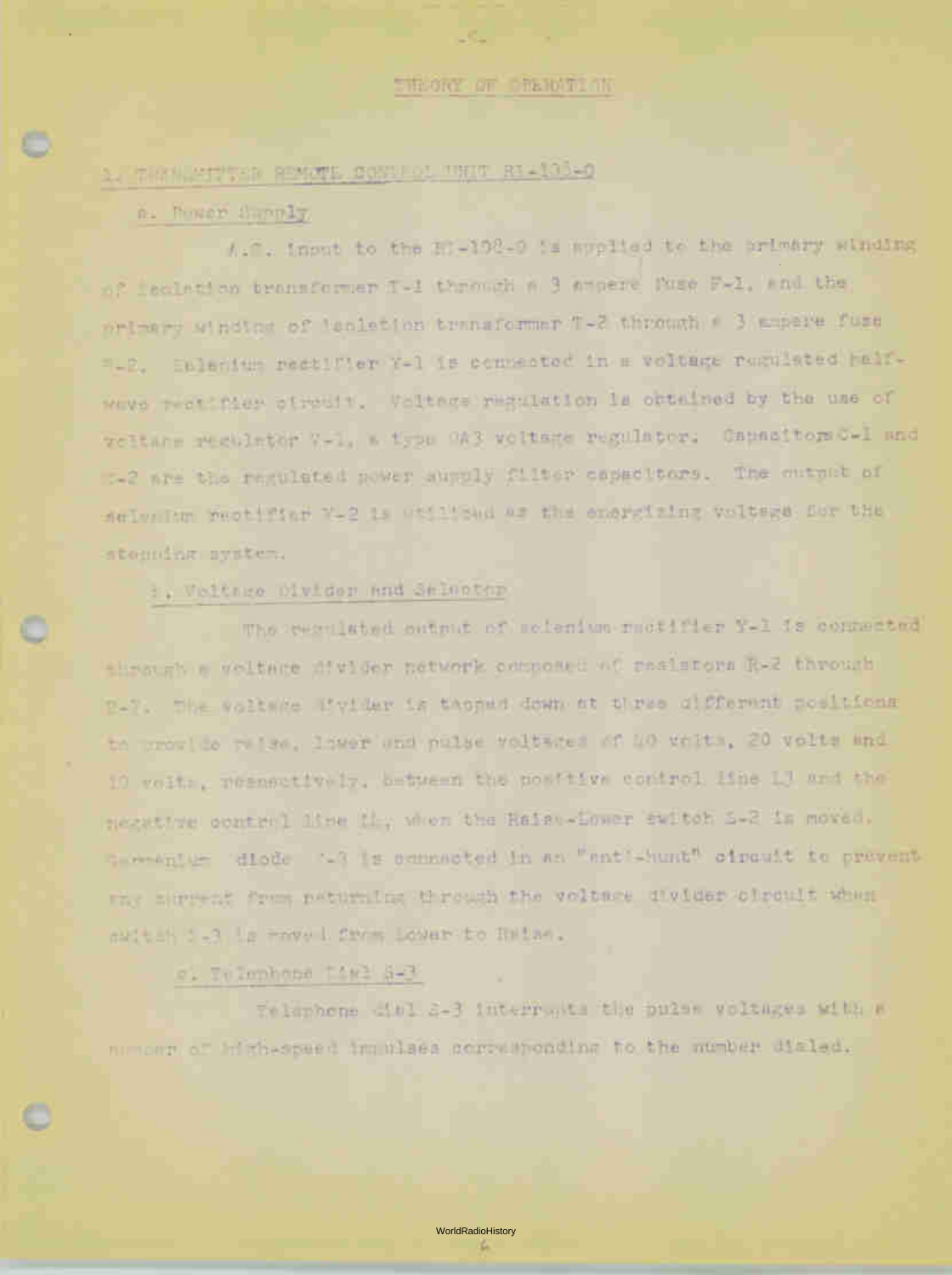#### **INSTALLATION**

## 1. Threaking

The  $R$  -108-0 and  $R$  -108-1 remote control units are packed in a single wooden box. To remove the units proceea as follows:

Step 1. Remove the top of the box using an ordinary claw hammer or nail-puller.

Step 2.. To remove the units loosen and remove the weed screws securing the units to the box.

Step 3. Inspect the units carefully and note that the equipment has not been demared during shipment.

All auxiliary accessory units are packed in a separate wcien box. These units are unpacked in the same manner as the RI:.-10-C) and RI-108-1 units.

#### 2. Preliminary Requirements

#### ra. Power

The RT-138-0 and RI-108-1 units operate from a 115 volt, 60 cps., single phase source of supply.

#### U. Telephone Lines

Two telephone circuits are required between the transmitter and remote control units. The metering circuit requires a normal telephone pair but the control circuit may be either a normal pair, a simplex (ground return) circuit or a phantom circuit.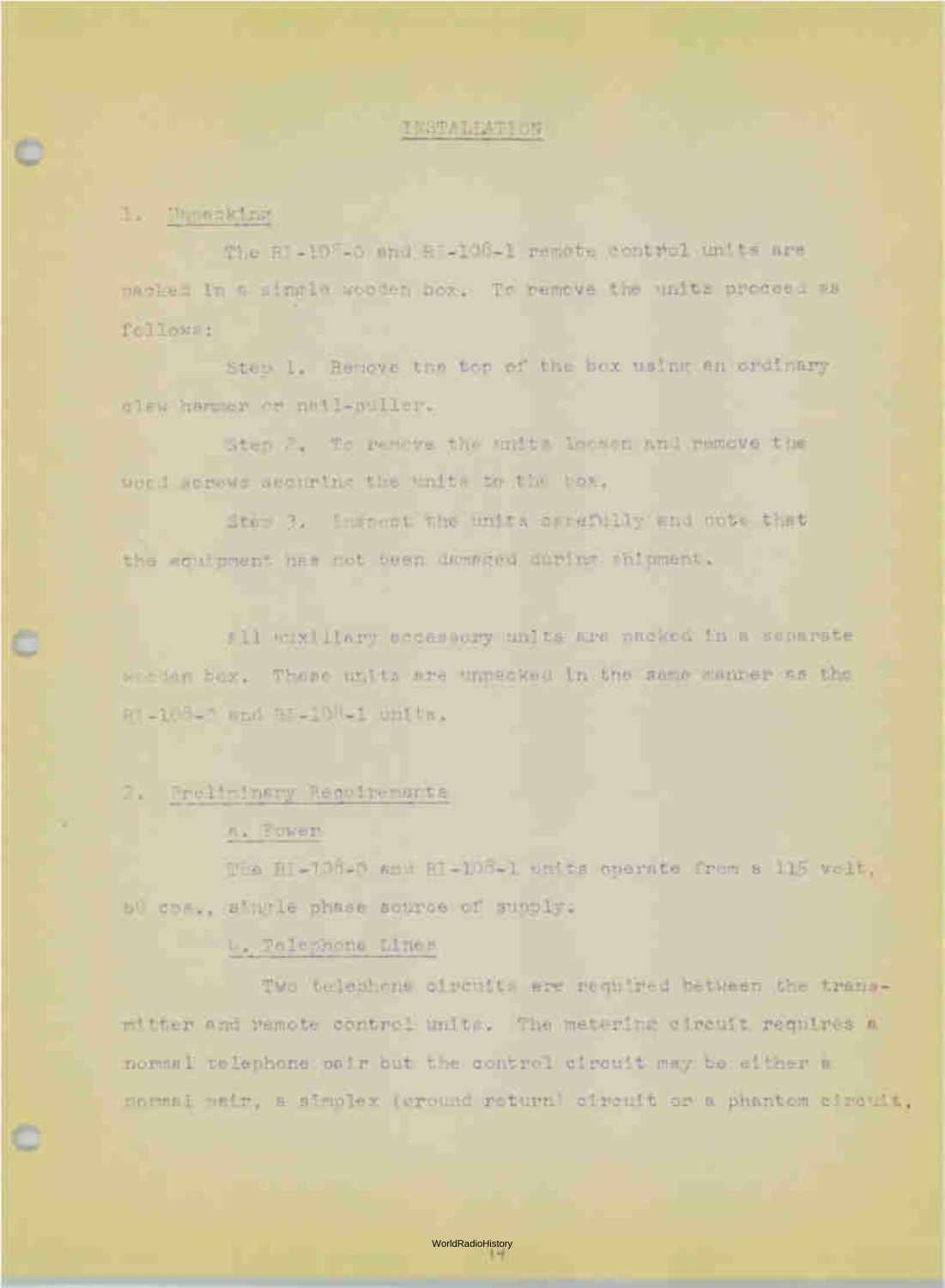had to open chemit a suit acyter p R. . prin and then nutt De free of amakifiers on transformance. The total remistence or more pair on cult out exceed 400% dime by by

## c. Result Saleston Dummer

The REPAIR WHERE IF LINE WE THE FALLEY IN m more rith product the tight. A juncar is some ted took to luctionis to which you the comet salestor to speak to the ticouit do A-a in the Ri-M -o and to X-I is in the Hi-Ho-K, at air sentatons are to so used, it will so secondary to sub the jumper is packed become and in It rever seniging are no be used <It II . Jurier Estward 7 and J. Fellen for remaining it THAT I A THAT I AN A THINK IN THE

## as the actament and

# **TAL TESTING**

Voteprone Hills come where to the Hi-jubel and made with the I can't make the terminal the ed location at the reary AT THE OWER ... FIRE IS A VEH WITH THE STATE OF THE OTHER ISSUE. to Five Syles with themself

-52 Tommete the modifical metering fine in to communi-1 deemiin Tron is it to sichtly

- V. Connervate her near for maternate land to terring at
- 24 I Have the Pearl ( I will lead it follows in the local
- 不可以是 机不同 化转移 医舌骨部 建胶化 动小的 经管理商务业 **.**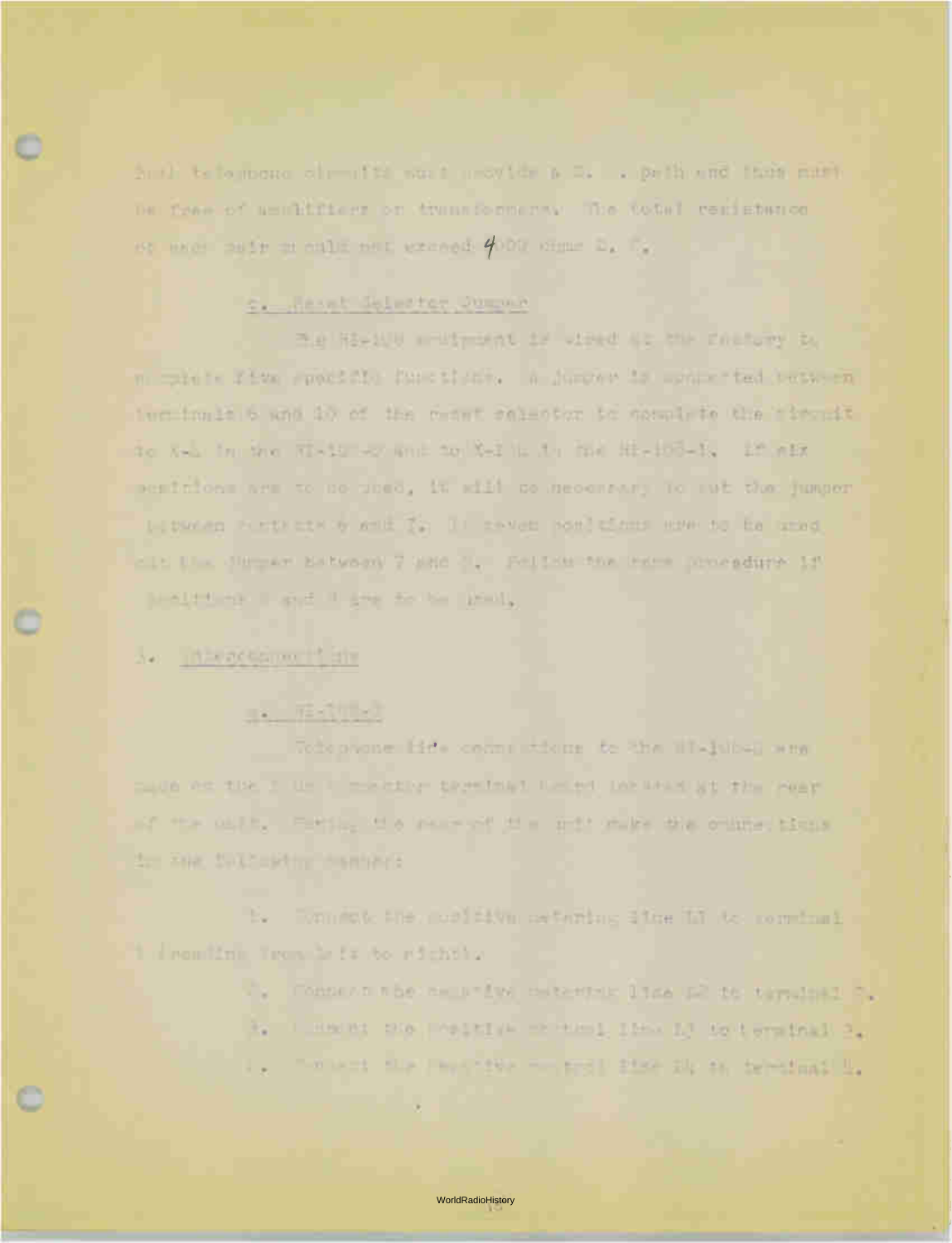## b. RI -108-1

Telenhone line connections to the RI-108-1 are made on the fell' connector terminal board located at the rear cf the unit. pacing the rear cf the unit make the connections in the followiru manner:

(1) Connect the positive metering line Li to terminal I (reading from left to right).

(2) Connect the negative metering line L2 to terminal 2.

(3) Connect the positive control line L3 to termi nr 1 3.

(1) Connect the newtody control line il to bermint E. I.

#### TERY TALLY HOWED COTTONS

Five term5nal boards, each having 10 connectors are mounted at the rear of the unit, the terminal boards are divided into two sections, each consisting of five connectors. the rear of the unit functional position 0, see  $\mathcal{C}$  - starts at the top left corner and continues for e. connectors. The remaining functional positions continue up is the leady from position 0 to position 9, reading from left to right, with position 9, at the bottom right hand end.

o -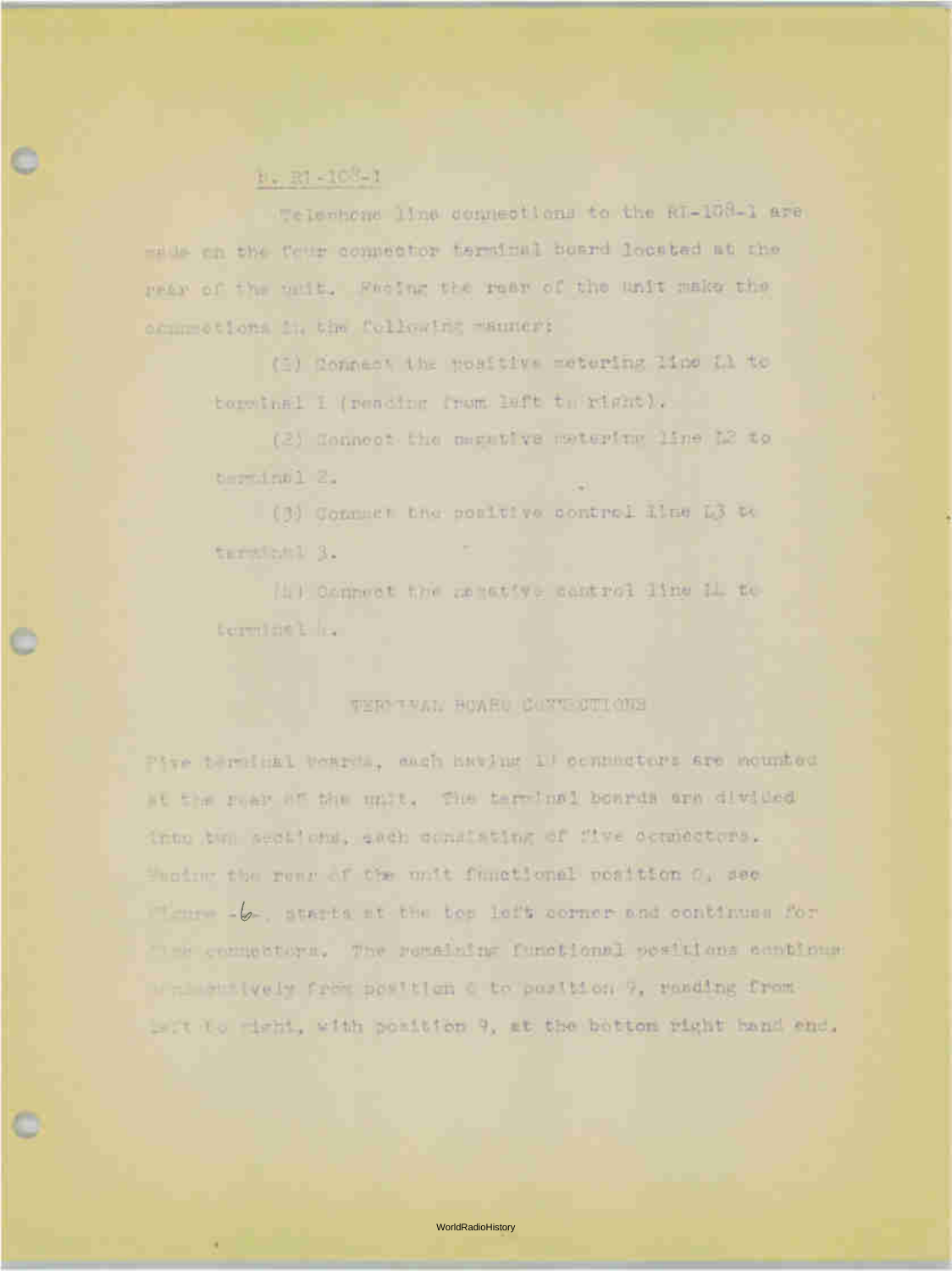# FIGURE 6, FUNCTIONAL POSITION LOCATIONS TERMINAL BOARD REAR OF UNIT  $RI-108-1$



TERMINAL NO.1 - PLUS METERING LINE TERMINAL NO.2-MINUS METERING LINE TERMINAL NO. 3- RAISE LINE TERMINAL NO 4- LOWER LINE TERMINAL NO.5- COMMON LINE

 $*$  TERMINALS NOS. 1, 2 – FAIL SAFE RELAY CONTACTS TERMINAL NO. 5 - POWER SUPPLY HIGH VOLTAGE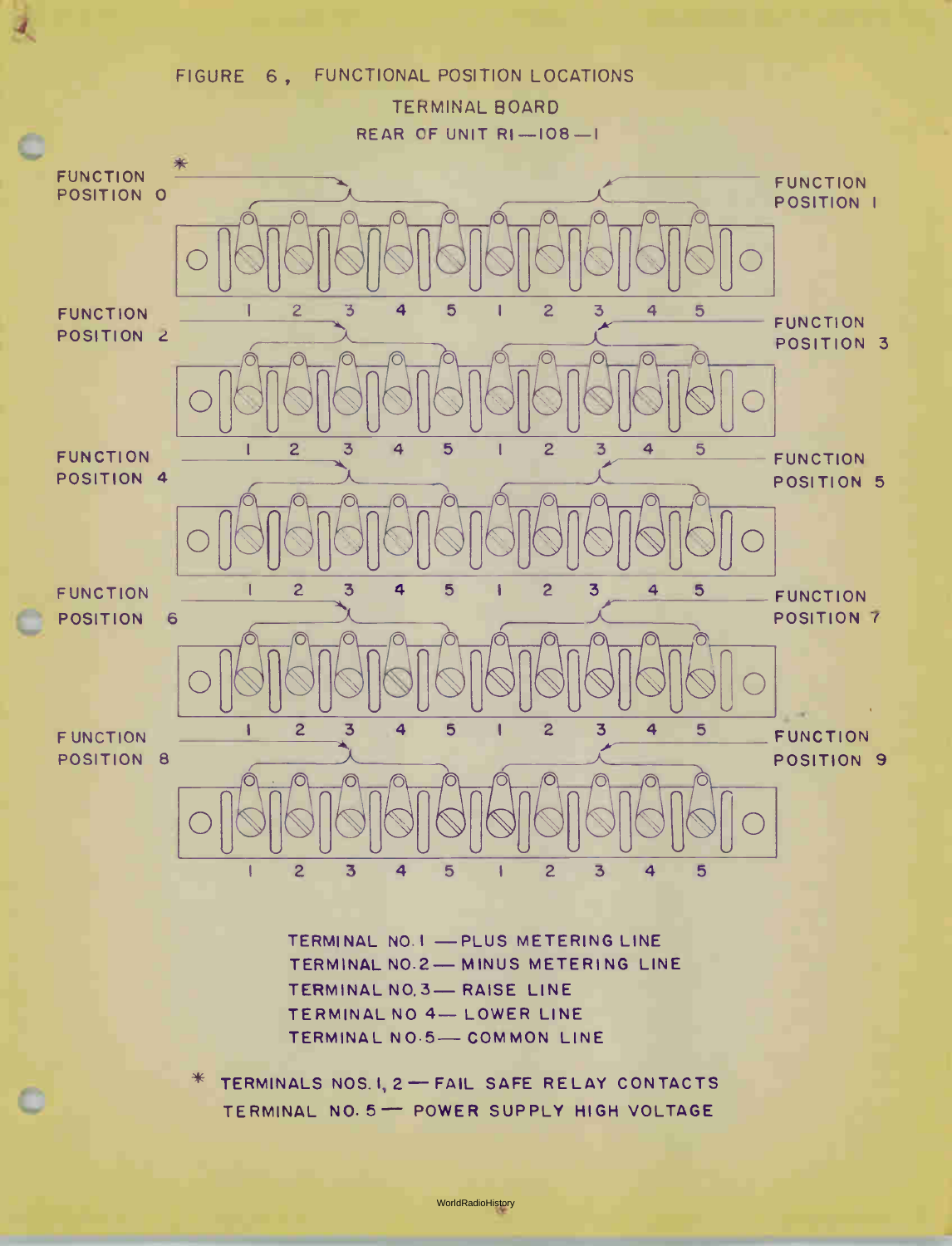### 0.55 H TT H

 $=100$ 

Normal coperation of the SI-100 remaio sculptel squimment is necessifished by mennanci the Trent weans segment Westerle th the Resole Contest Halt Hi-10045;

#### to controlla

## the Audio Potter

The A.C. power skitch, is a starte pole similar throw down To multen within the connect A.C. newer into the Williems / recontint is the shorie lander with the mater In the UN members.

## 5. U053 - 1 over

ar argentes of the Sales-Lower switch, and war of nice external units actorate a market and a serious artes custuctors may an unumited in the bottoms wire then by the sweletistum (m. bhm monober,

## ser The Saturn

give seems of any to account to munda a anomoral PARAY INFORMATION IS A PARTICULAR THAT DAY ALL MATCH (DAY STREET ordiving" on in the True You would be the coler come ilow, pushelling a due to to no wattire afforts.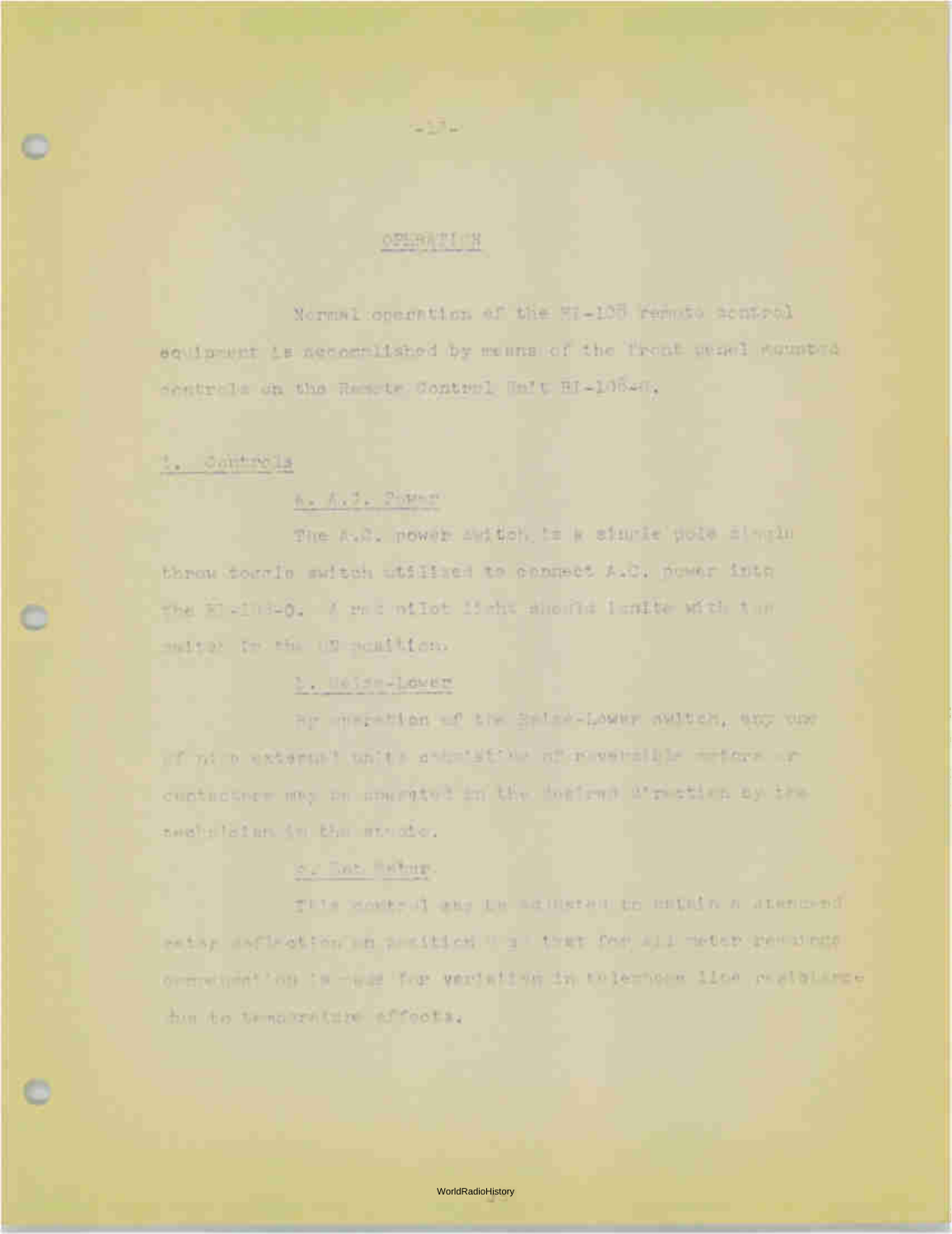#### d. Read Meter

This is a push button switch which is used to complete the D.C. circuit to the front-panel inclosing meter.

## e. Telephone Dial

The telephone dial is utilized to select and place into operation those circuits necessary to operate a particular function.

#### 2. Operation

 $\bullet$ 

#### MOTE.

 $= 13 -$ 

Before dialing any particular function, it is necessary to dial 0 in order to synchronize the RI-108-0 unit at the studio and the RI-103-I unit at the transmitter. A chart is mounted on the front-panel listing those functions available and their position on the dial.

## Step 1.

Set the A.C. power switch at ON. Red pilot lamp should light. The transmitter filaments will light automatically unless the transmitter is equipped with Reinemann corrects braskers.

#### Step 2.

Dial 0 and then dial filament voltage position. Press Read Yeter switch and read the transmitter filament voltage on the front-panel meter. If the transmitter is equipped with Heinemann circuit breaker, 't will be necessary to set these. at ON by holding the haise-Lower switch in the raise position for several seconds.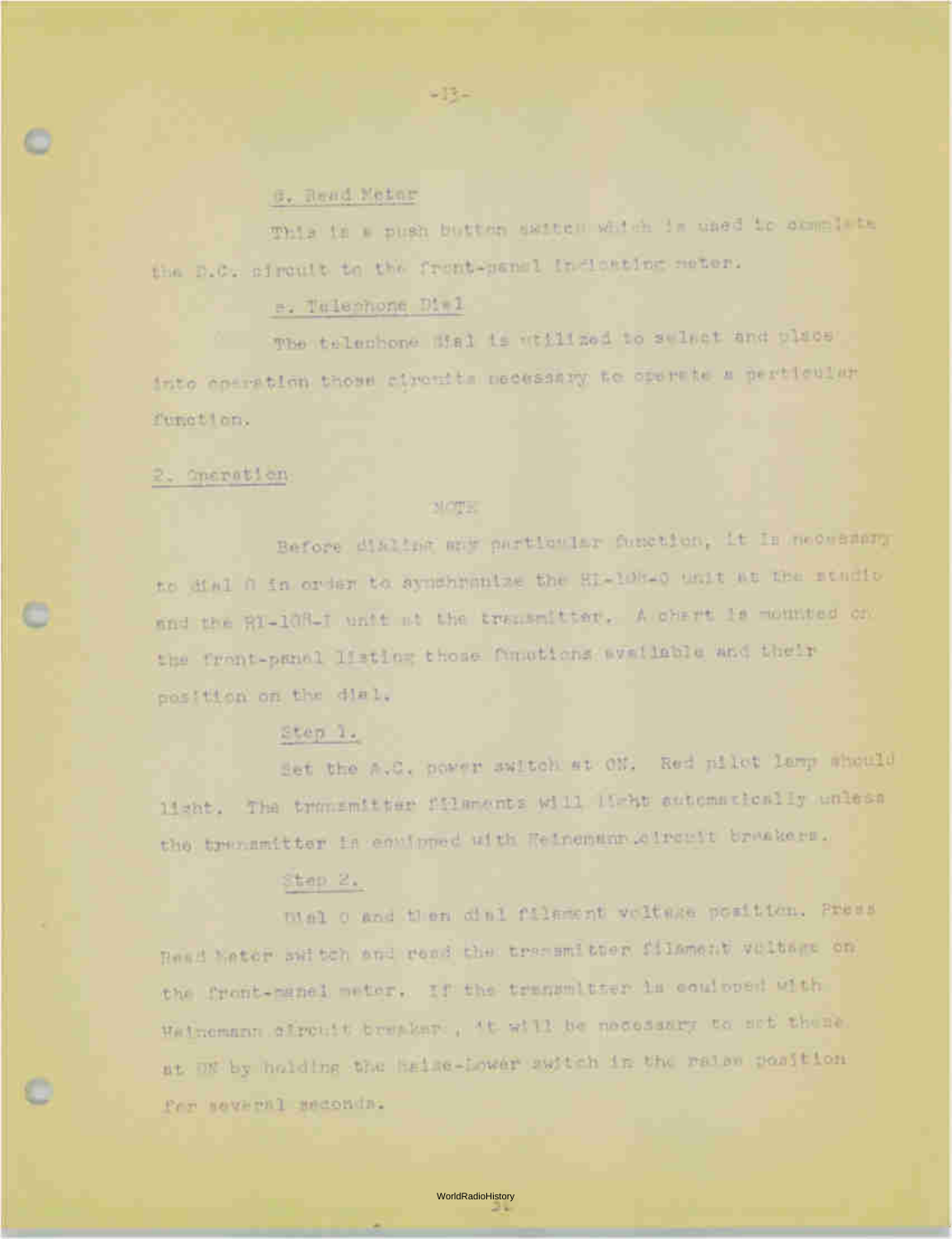# c Step 3.

Dial 0, meter calibrate position. Press Read-Meter switch and adjust the Set Meter control for full-scale deflection on the meter.

-14-

## Stap 4.

'ait a short neriod of time, approximately 30 seconds, for transmitter time delay switches to trip. Dial 0 and then dial plate ON-OFF position. Set the Raise-Lower switch at Raise to anoly plate voltage to the transmitter. Press the Read Meter switch to read plate woltage.

#### Step: 5.

Dial 0 and then dial the plate tuning position. Press the Read-Meter awitch te read plate cyrrent and simultaneously adjust. the plate tuning by actuating the Raise-Lower switch.

#### Step 6.

Dial 0 and then dial the output coupling position. Press the Read Meter switch to read antenna current and simultaneously adjust the cutout coupling by moving the Raise-Lower switch.

#### Step 7.

Dial O. Dial tower light position. Tower lights may now be lighted by setting the Raise-Lower switch at Raise or turnedoff by setting the Raise-Lower switch at Lower. Press Read Meter switch. Meter will indicate tower light current.

## Step 8.

To turn the transmitter off, dial 0 and then dial the plate ON-OFF position. Set the Raise-Lower switch at Lower. Depress Read Meter switch and note that plate voltage is off.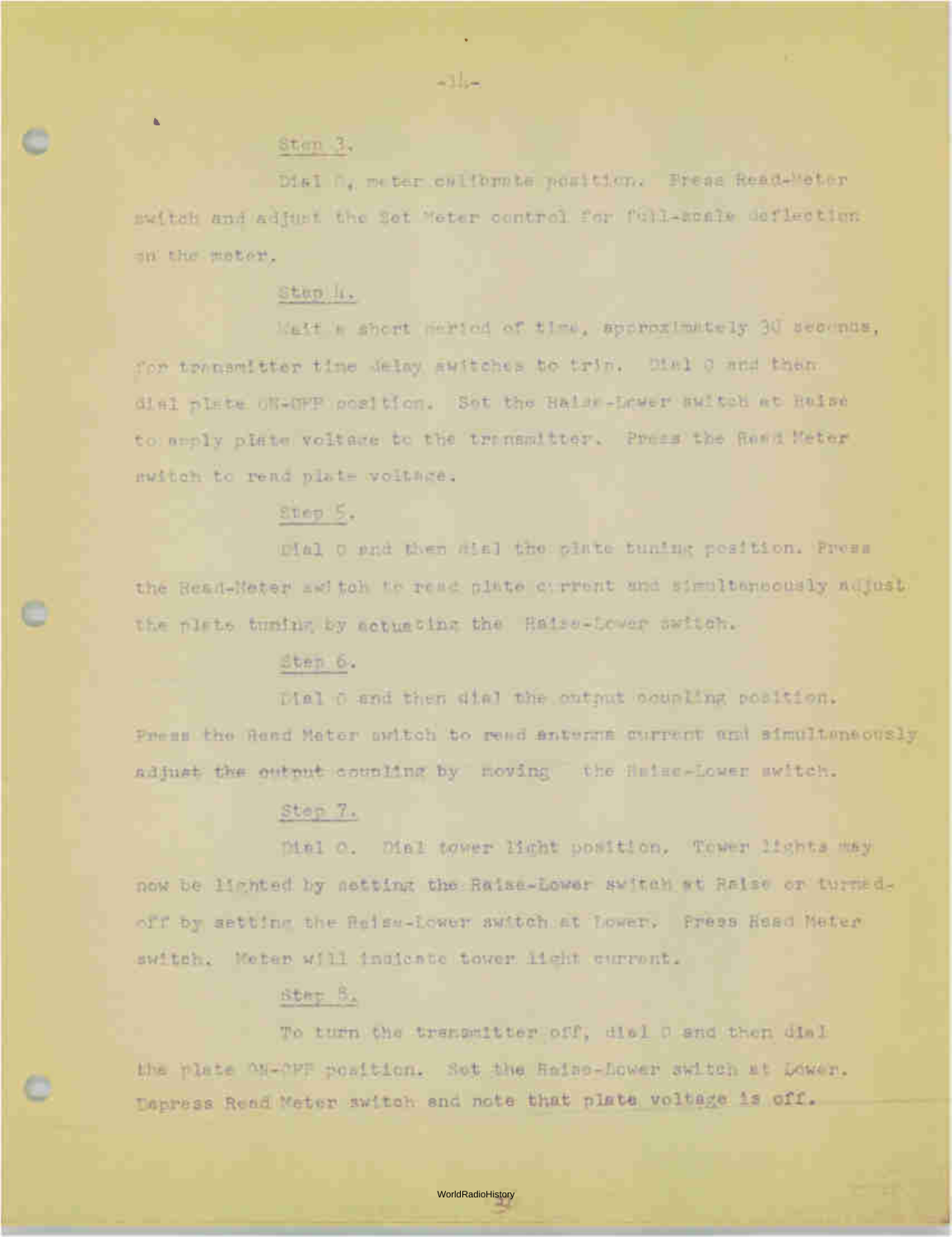# $\frac{5}{2}$  tep  $\frac{9}{2}$ .

c

ö

To turn off the filmsont power, Dial D, then dial the filament welther position. Set the A.G. power awitch on the RI-108-1 at over, Red milet light will me aut. Depress the Read Meter switch and note that the filament voltage is off.

 $\sim15-$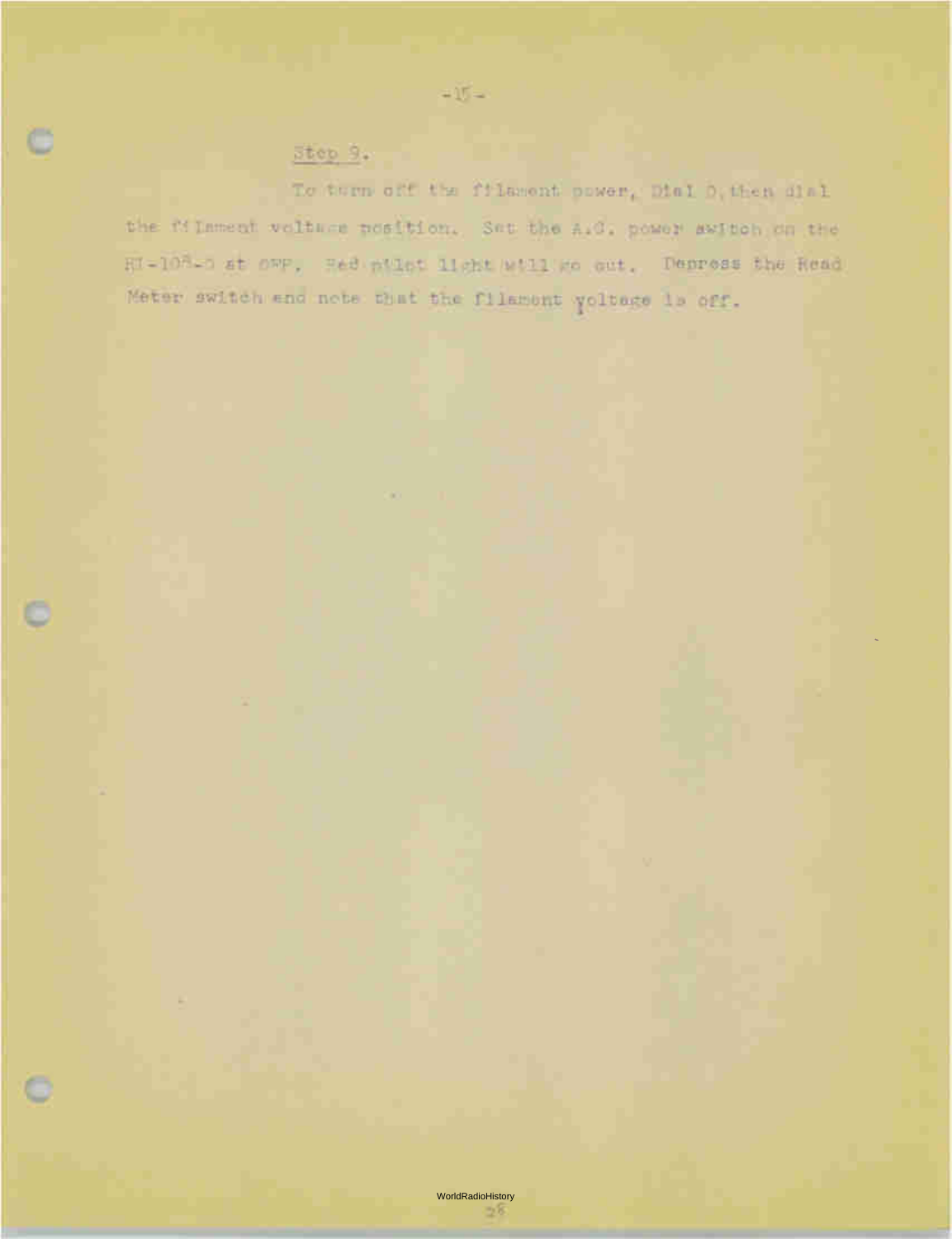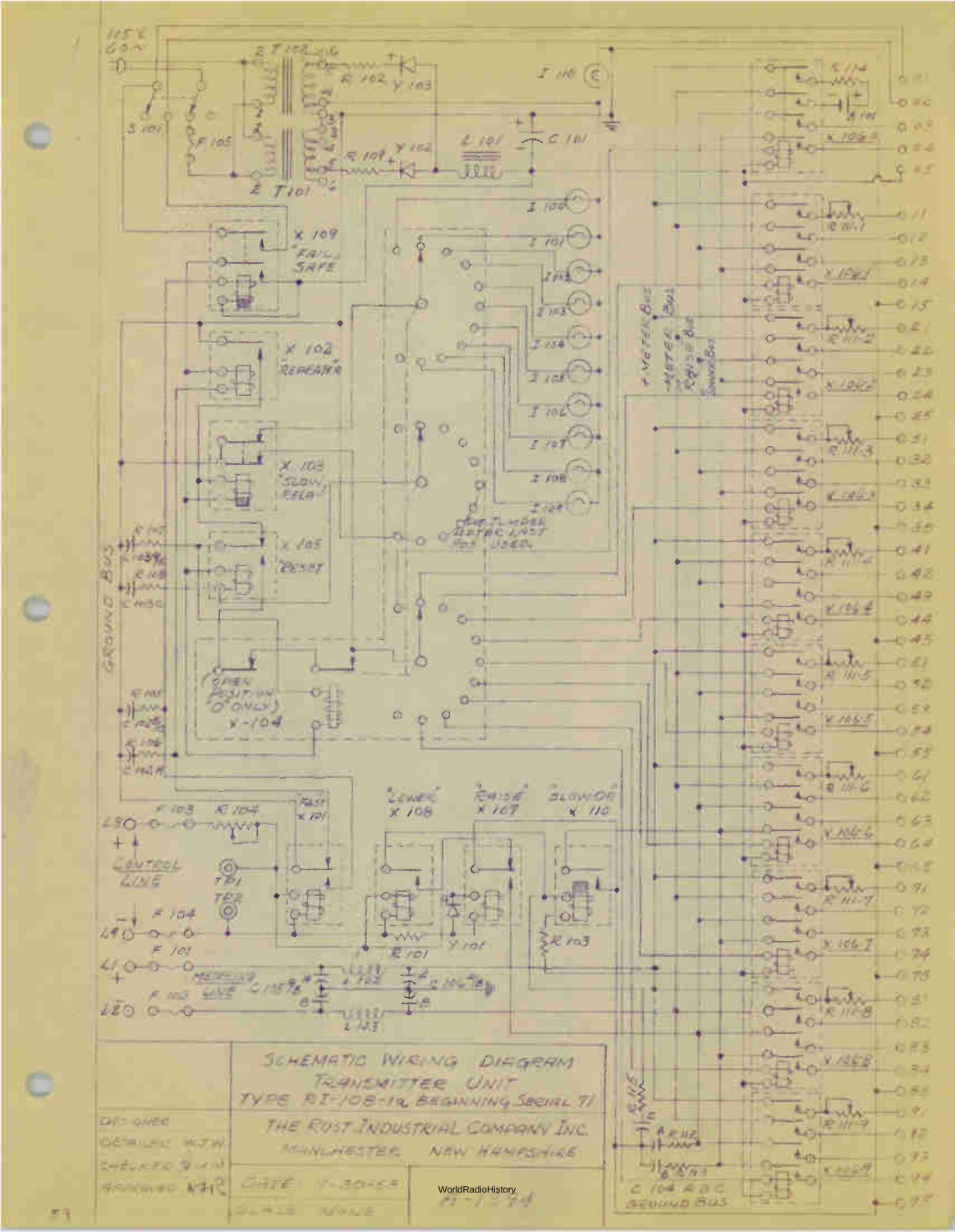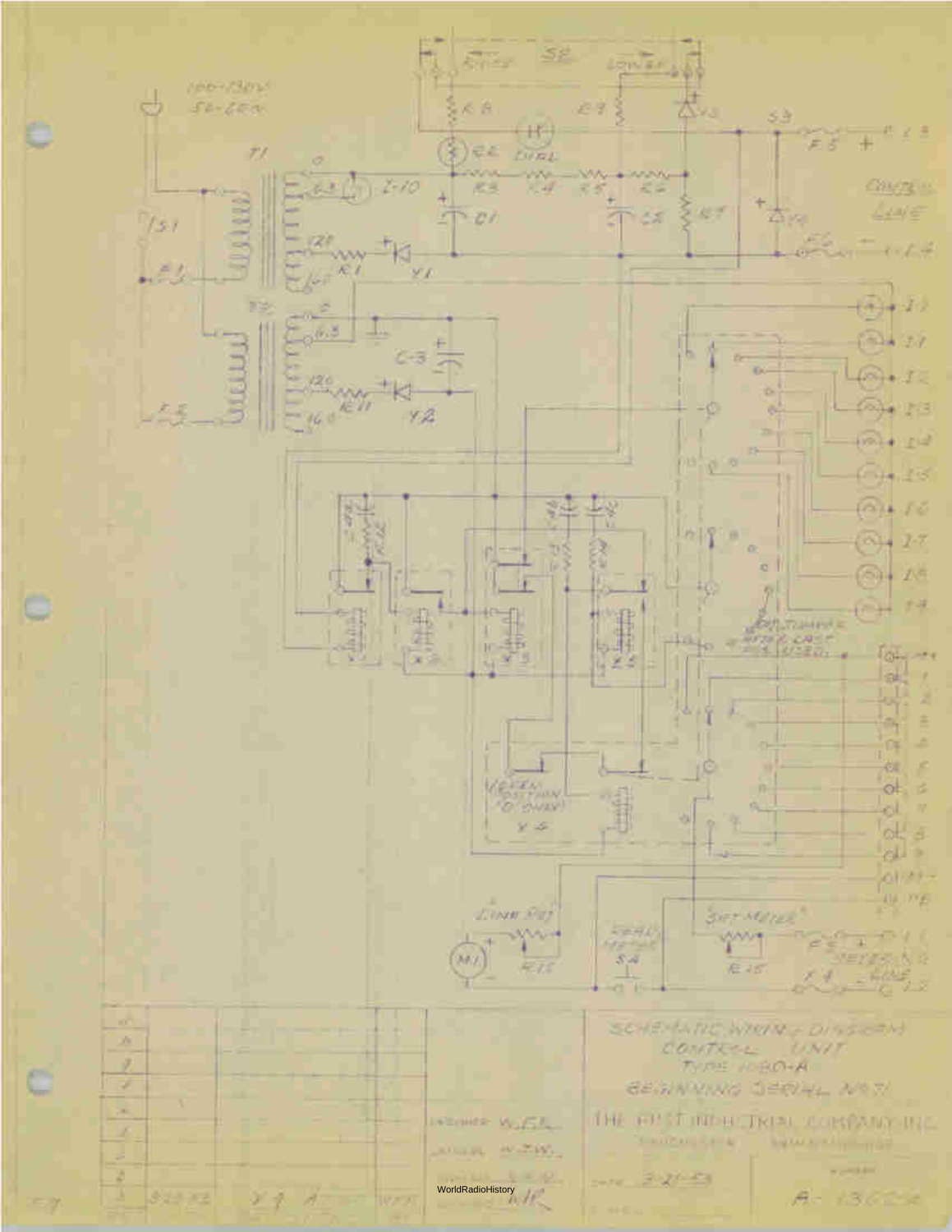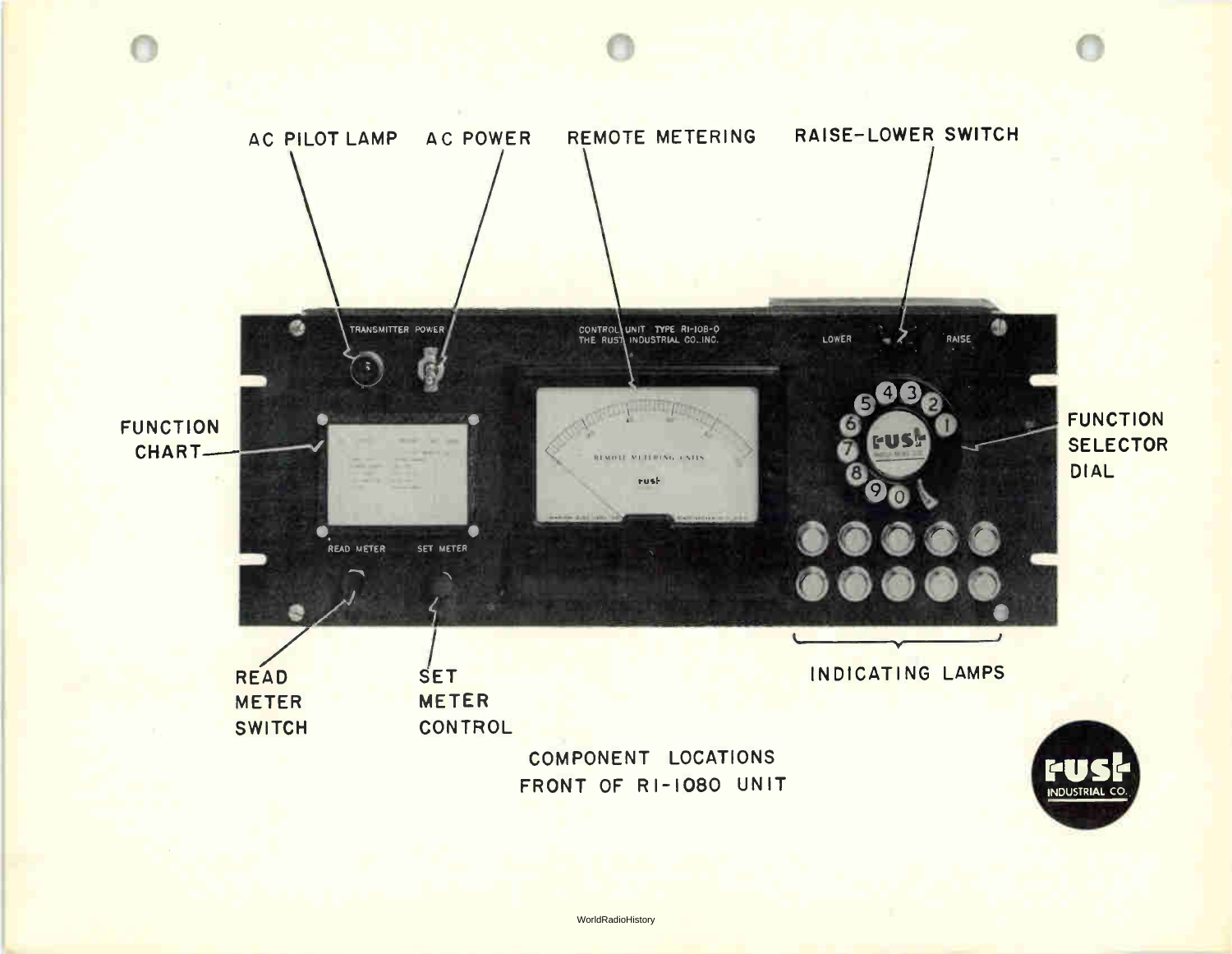

COMPONENT LOCATIONS INSIDE REAR CHASSIS OF RI-1080 UNIT

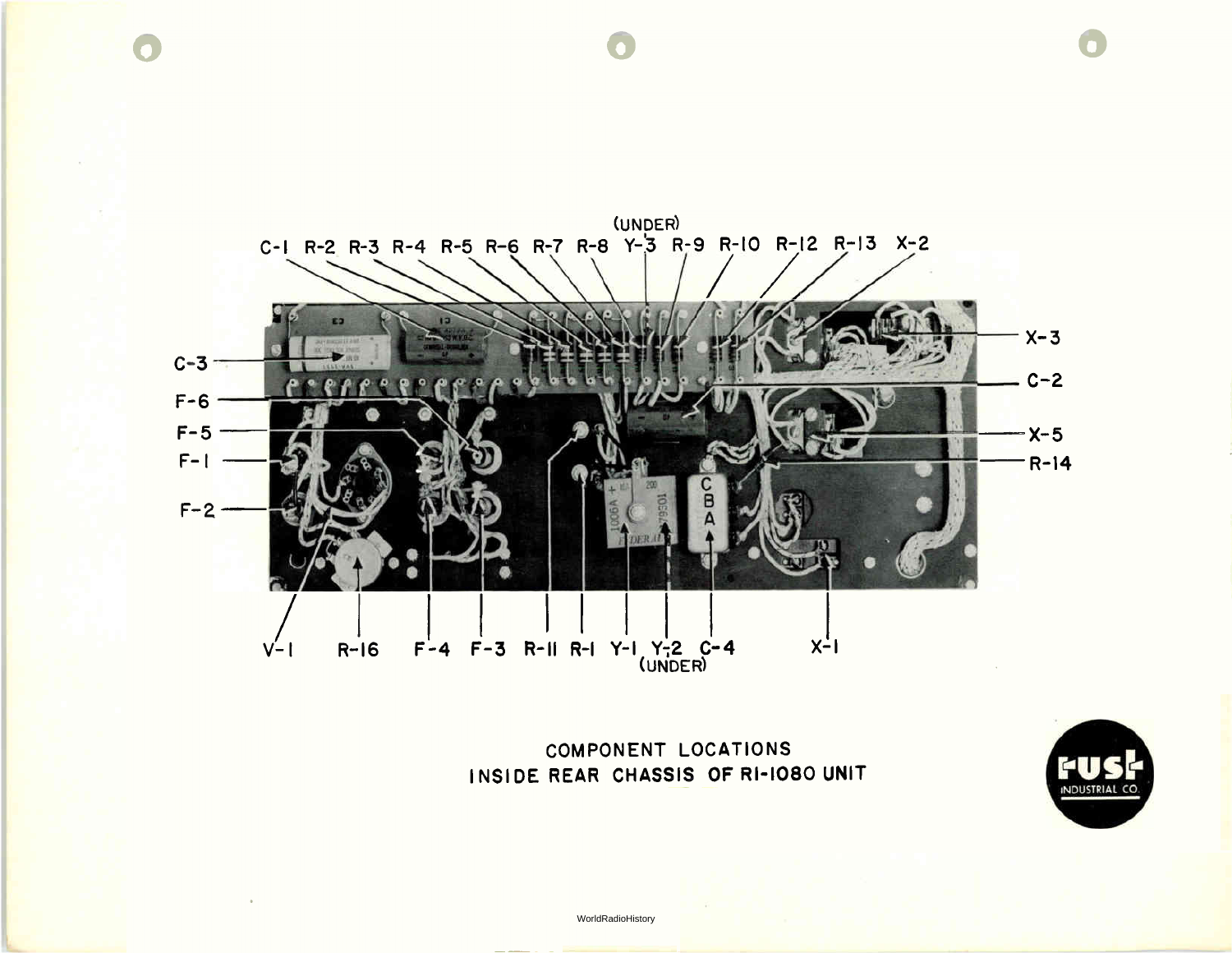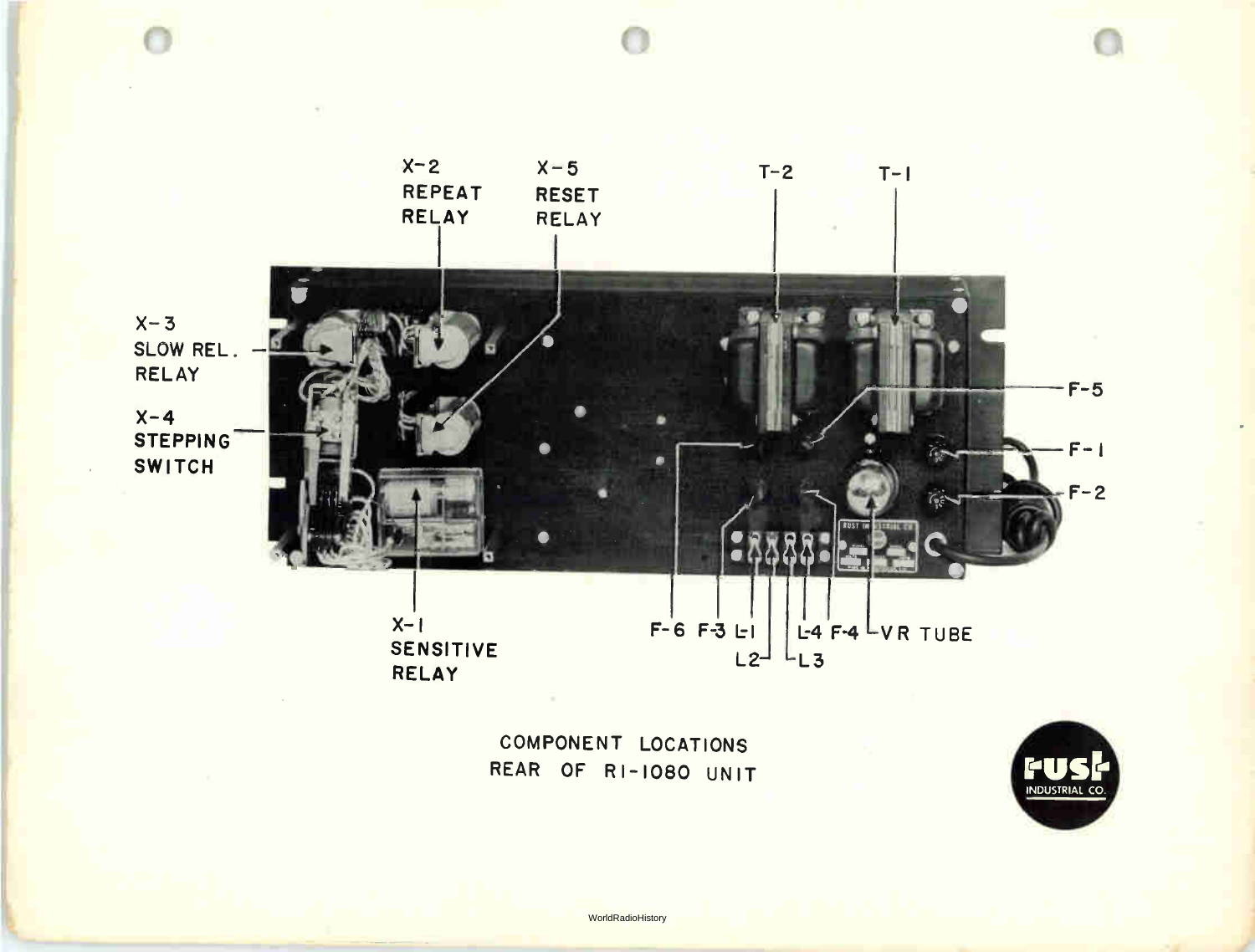Standard Control Unit Type RI-108-0



# **In the FC**<br>In the Second Second Second Second Second Second Second Second Second Second Second Second Second Second Second <br>In the Second Second Second Second Second Second Second Second Second Second Second Second Second it meets all FCC requirements

Rust System meets FCC Requirements as follows:

Accurately indicates final stage plate current, final stage plate voltage, antenna current, tower light operation, frequency deviation and percentage modulation. Reliably turns the transmitter on and off and adjusts output power. Any failure of the system immediately removes all power from the transmitter.

# •••••••and then some!

Plus meeting FCC requirements, Rust System provides extra meter readings and extra control operations for the following purposes: Tune the final stage, read and adjust line or filament voltage, switch program lines, Conelrad switching, control an emergency transmitter, simultaneously control an AM and FM transmitter at the same site, reset overload breakers, operate any power contactor, read any pressure, temperature or electrical value, turn any shaft and indicate its angular position, etc.

IT'S SIMPLE, EASY TO OPERATE . . . Anyone can learn to operate Rust Remote Control. The Rust System includes two basic synchronized units, one (Type RI-108-1) at the transmitter and another (Type RI-108-0) at the control point, connected by two ordinary telephone lines. A standardized radio-frequency amplifier is available to operate the station's frequency and modulation monitors off-the-air from a small antenna at the remote control point.

ELEVEN METER READINGS can be made and eleven operations can be controlled by simply dialing desired functions. (For certain operations, small auxiliary tuning motors, power contactors or metering elements are necessary They are precision engineered by Rust and stocked to meet all normal requirements.)

#### NOW... YOU CAN ADJUST THE TRANSMITTER WHILE YOU CHECK IT!

Rust System gives you more than meter readings, it also:

- **Permits transmitter adjustments to be** made remotely while simultaneously observing the effect of these adjustments.
- **Protects valuable transmitter and tubes** by allowing immediate correction of troubles.
- Minimizes the chance of lost air time.
- Eliminates needless trips for transmitter adjustment.